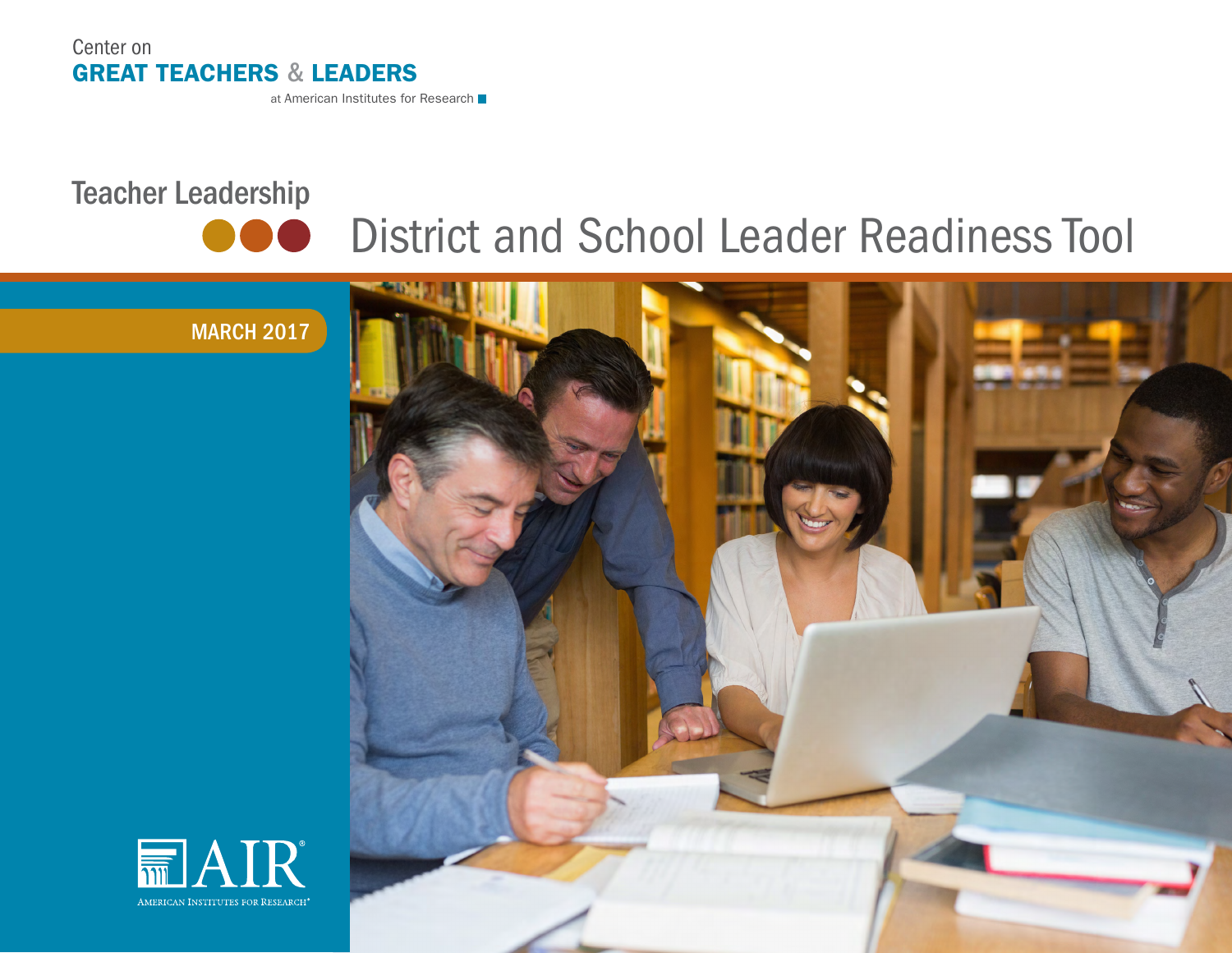## **Introduction**

As interest in teacher leadership has grown, many leading organizations have developed tools and guidance to support schools, districts, and teacher leaders themselves. For instance, the [National Network of State](http://www.nnstoy.org/)  [Teachers of the Year](http://www.nnstoy.org/) developed resources on teacher leader career pathways and advocacy approaches, as well as teacher leader standards. Likewise, the [National Board for Professional Teaching Standards](http://www.boardcertifiedteachers.org/) developed teacher leadership competencies. Regional educational laboratories also have worked to better understand teacher leadership, specifically what we can learn about teacher leadership from the research literature.

In collaboration and consultation with the Regional Educational Laboratory (REL) Midwest Educator Effectiveness Research Alliance, REL Midwest developed this tool to help district and school administrators gauge the extent to which district and school leaders have the necessary training, support, and culture to facilitate the identification and ongoing development of teacher leaders. The results of this assessment can be used to generate a list of areas for improvement, resources needed, and next steps to increase readiness to foster effective teacher leadership.

# About This Tool

REL Midwest researchers conducted a review of the literature on teacher leadership and worked with stakeholders in the Midwestern states to identify the most critical elements necessary for successful teacher leadership. The literature and stakeholder input shaped the content of the tool. School and district leaders, working either on their own or with colleagues, can use this tool to evaluate the extent to which existing strategies and context adequately promote and support teacher leadership. **How to Use the Tool.** The elements of district and school readiness included in this tool are organized into three domains and related subdomains:

## 1. [CULTURE and CONTEXT](#page-3-0)

| 1.2 Professional Culture of Collaborative Inquiry 5 |  |  |  |  |  |  |  |
|-----------------------------------------------------|--|--|--|--|--|--|--|
|                                                     |  |  |  |  |  |  |  |

#### 2. [ROLES and RESPONSIBILITIES](#page-9-0)

| 2.3 Ongoing Support for Teachers, Teacher Leaders, and School Leaders 14 |  |  |
|--------------------------------------------------------------------------|--|--|

#### **[SYSTEMS and STRUCTURES](#page-17-0)**

| 3.2 Access to Materials and Resources for Collaboration 19 |
|------------------------------------------------------------|
|                                                            |
|                                                            |
|                                                            |

Each subdomain includes indicators with possible sources of evidence and look-fors to assess readiness and assign a rating. School and district leaders can use this tool to determine how their school and district exhibit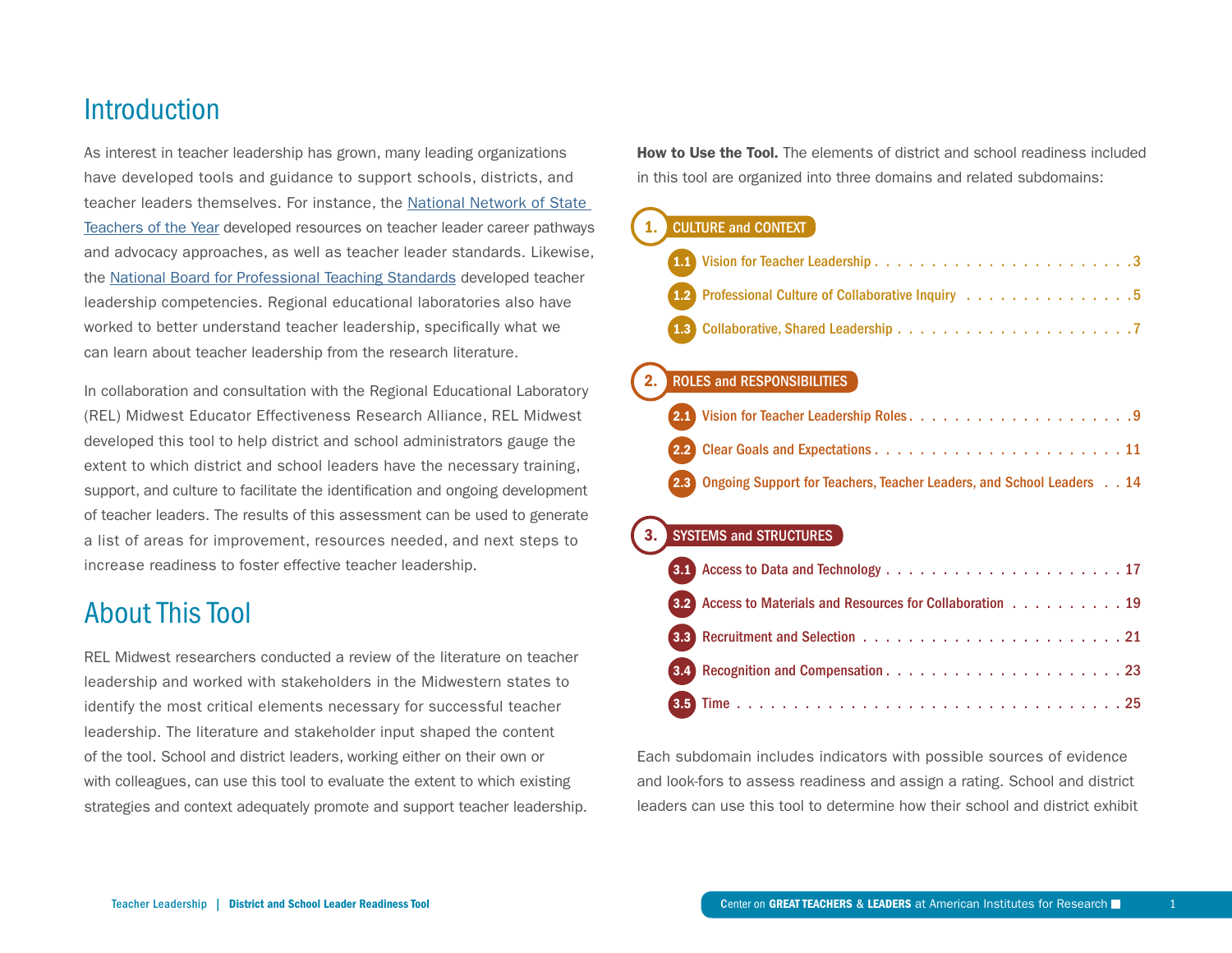the elements necessary to foster and support teacher leadership and identify areas for growth.

Instructions. For each indicator, read the primary indicator language and consider the look-fors, introduced as "District [School] leaders may demonstrate or support this by…." These look-fors are not intended to be all-inclusive; rather, they provide a few examples of how you might characterize the level of readiness of your district or school.

Assign a rating for each indicator, based on the following rating scale. You also may write notes or leave comments related to the specific indicators.



At the end of each domain, please note the types of evidence or experience you used to determine the ratings for indicators in the domain. Working on your own or with colleagues, you can use the ratings to reflect on the district's or school's strengths and areas for growth for each domain. You also can identify next steps to build on strengths and grow teachers' leadership competencies.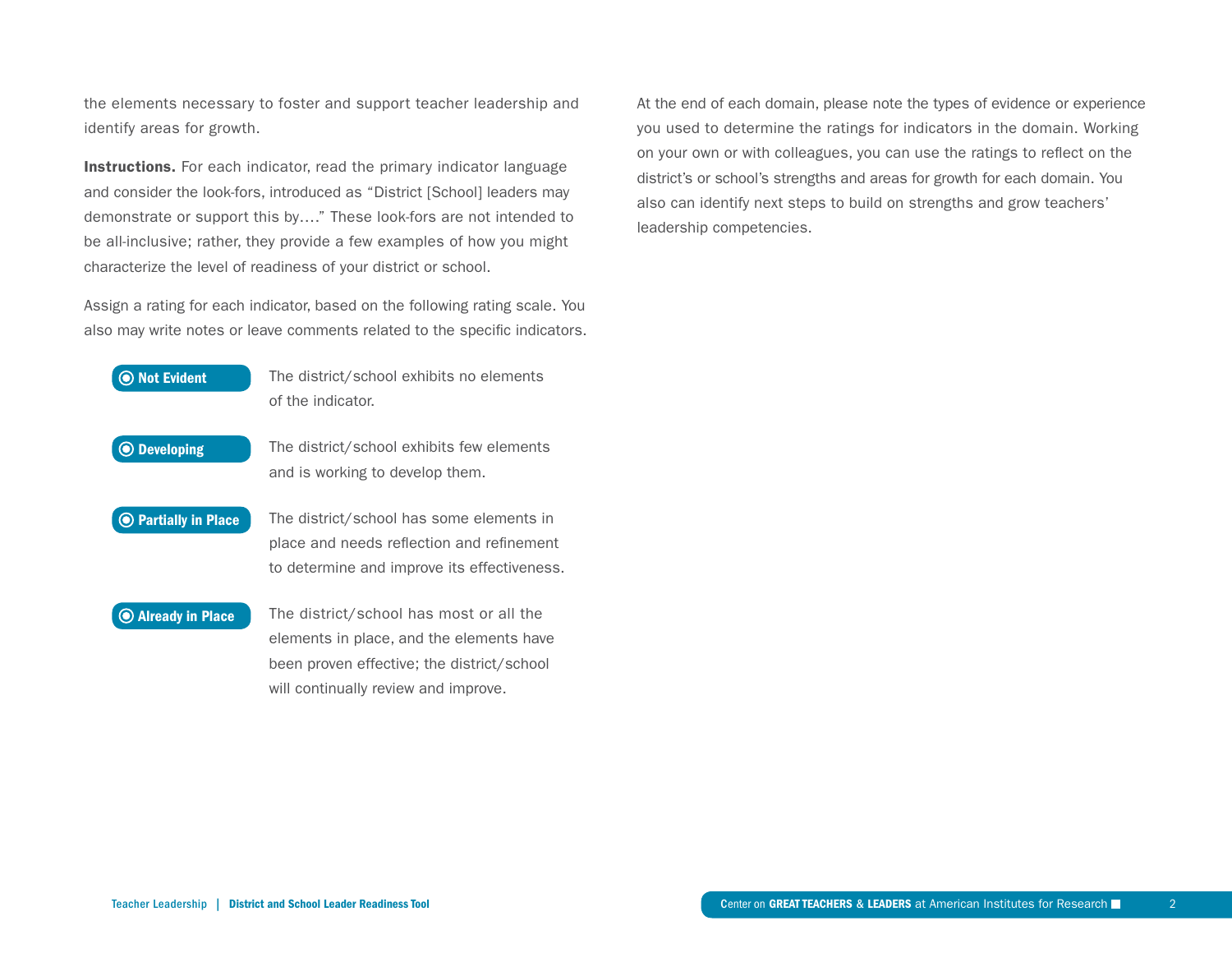# <span id="page-3-0"></span>1. CULTURE and CONTEXT

| <b>Subdomain</b>          | <b>Indicators</b>                                                                                                                                                                                                                                                                                                                                                                                                                                                                                                                                                                              | <b>Ratings</b>                                                                                                  |
|---------------------------|------------------------------------------------------------------------------------------------------------------------------------------------------------------------------------------------------------------------------------------------------------------------------------------------------------------------------------------------------------------------------------------------------------------------------------------------------------------------------------------------------------------------------------------------------------------------------------------------|-----------------------------------------------------------------------------------------------------------------|
| <b>Vision for Teacher</b> | <b>District-Level Indicators</b>                                                                                                                                                                                                                                                                                                                                                                                                                                                                                                                                                               |                                                                                                                 |
| <b>Leadership</b>         | 1.1.1: District leaders identify and document a clear vision, rationale, and purpose for teacher<br>leadership at the district level (Center for Strengthening the Teaching Profession [CSTP], 2010).<br>District leaders may demonstrate or support this by<br>• Fostering conversations and two-way communication with educators, including teachers and teacher<br>leaders, to establish a common vision and goals for teacher leadership aligned to district improvement<br>goals and priorities.<br>• Communicating a clear vision for teacher leadership to school leaders and teachers. | $\bigcirc$ Not Evident<br>$\bigcirc$ Developing<br>$\bigcirc$ Partially in Place<br>$\bigcirc$ Already in Place |
|                           | <b>School-Level Indicators</b>                                                                                                                                                                                                                                                                                                                                                                                                                                                                                                                                                                 |                                                                                                                 |
|                           | 1.1.2: School leaders identify and document a clear vision, rationale, and purpose for teacher<br>leadership at the school level (CSTP, 2010).<br>School leaders may demonstrate or support this by                                                                                                                                                                                                                                                                                                                                                                                            | $\bigcirc$ Not Evident<br>$\bigcirc$ Developing<br>$\bigcirc$ Partially in Place                                |
|                           | • Fostering conversations and two-way communication with teachers and teacher leaders to establish<br>and communicate a clear vision for school improvement and each teacher leader role (Boston Teacher<br>Leadership Certificate [BTLC] Program, 2013).                                                                                                                                                                                                                                                                                                                                      | $\bigcirc$ Already in Place                                                                                     |
|                           | Knowing what leadership gaps to fill to achieve school improvement goals (Georgia Leadership Institute<br>$\bullet$<br>for School Improvement [GLISI], 2015).                                                                                                                                                                                                                                                                                                                                                                                                                                  |                                                                                                                 |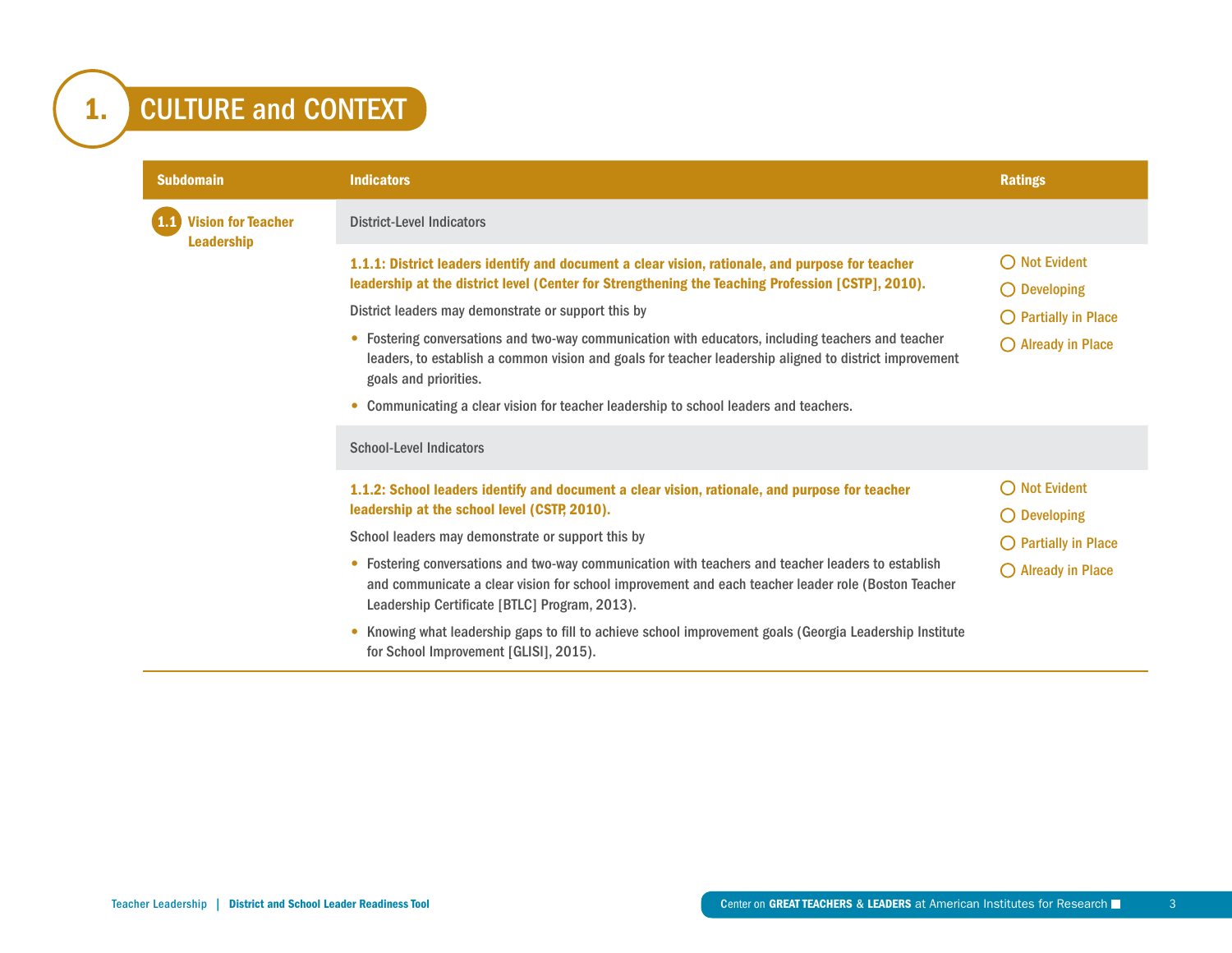

1.1 Evidence

1.1 Next Steps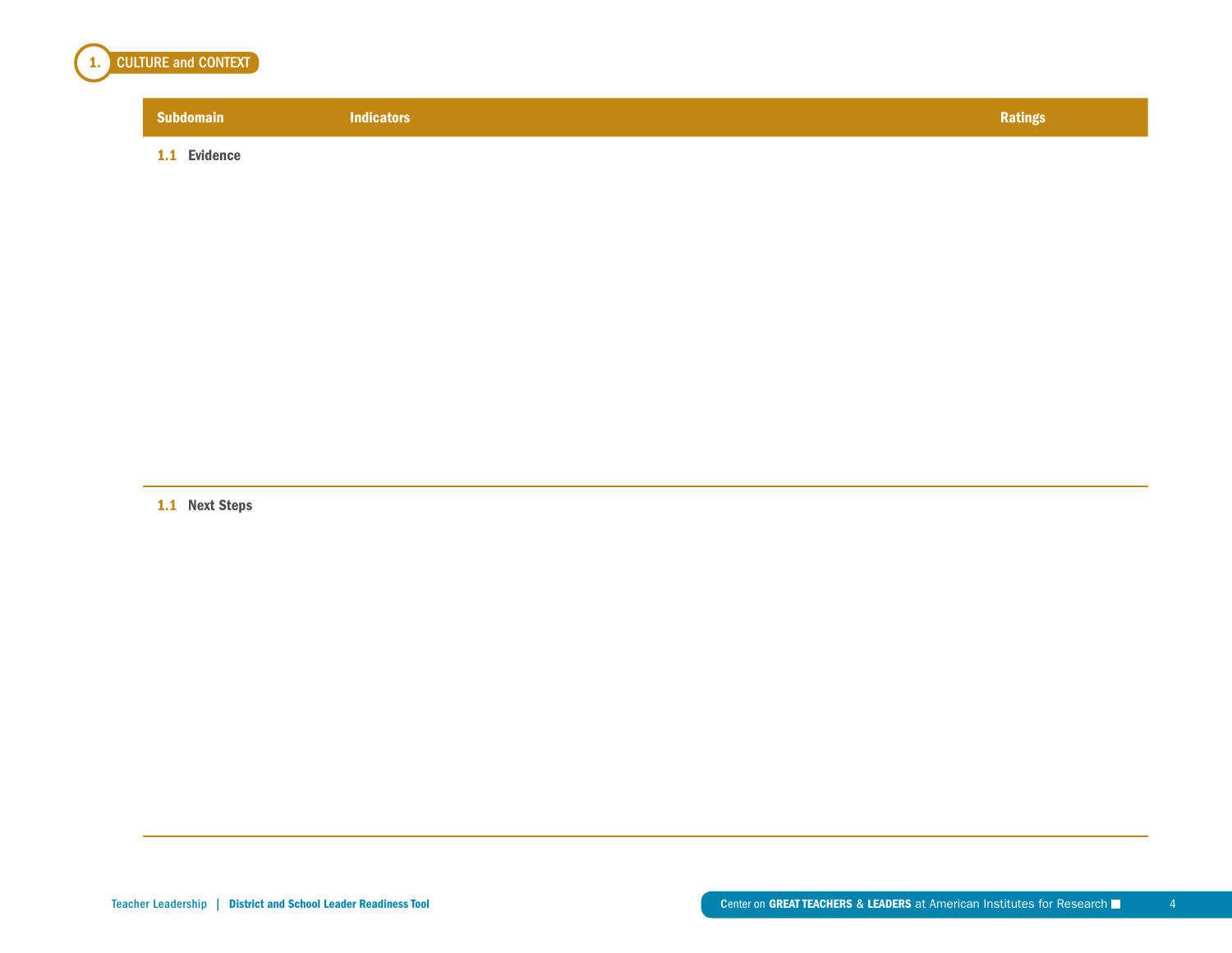## <span id="page-5-0"></span>**CULTURE and CONTEXT** Subdomain Indicators Ratings (Research Description of the Control of the Control of the Control of the Ratings **Professional Culture** of Collaborative **Inquiry** District-Level Indicators 1.2.1: District leaders establish or enhance the collaborative processes necessary to create a culture of inquiry. District leaders may demonstrate or support this by • Engaging in two-way communication regarding teacher leadership. • Convening school leaders and teacher leaders from across the district regularly to share best practices, solve problems, and collaborate (New Leaders, 2015). School-Level Indicators 1.2.2: School leaders cultivate a climate of professional dialogue and intellectual curiosity (BTLC Program, 2013). School leaders may demonstrate or support this by • Building communication processes that make it safe for people to say what is on their minds (GLISI, 2015). • Actively listening to teachers, checking to ensure teacher understanding (GLISI, 2015). • Being willing to change their viewpoint based on the valid opinions of others (GLISI, 2015). • Working to understand others' perspectives (GLISI, 2015).

| 1.2.3: School leaders foster strong teacher communities (Caine & Caine, 2000; CSTP, 2010;                  | $\bigcirc$ Not Evident        |  |
|------------------------------------------------------------------------------------------------------------|-------------------------------|--|
| Katzenmeyer & Moller, 2009).                                                                               | $\bigcirc$ Developing         |  |
| School leaders may demonstrate or support this by working to ensure that teachers at the school are        | $\bigcirc$ Partially in Place |  |
| supportive of each other personally and professionally (Katzenmeyer & Moller, 2009).                       | $\bigcirc$ Already in Place   |  |
| 1.2.4: School leaders encourage a school culture of growth and continuous improvement wherein all          | $\bigcirc$ Not Evident        |  |
| staff are open to feedback (e.g., nonteacher leaders offer opinions on school improvement).                | $\bigcirc$ Developing         |  |
| School leaders may demonstrate or support this by                                                          | $\bigcirc$ Partially in Place |  |
| Respecting and valuing the ideas and opinions of teachers at the school (Katzenmeyer & Moller, 2009).<br>۰ | $\bigcirc$ Already in Place   |  |
| Celebrating the successes of teachers at the school (Katzenmeyer & Moller, 2009).                          |                               |  |

 $\bigcirc$  Not Evident  $\bigcirc$  Developing

 $\bigcap$  Not Evident  $O$  Developing

 $\bigcirc$  Partially in Place  $\bigcirc$  Already in Place

 $\bigcirc$  Partially in Place  $\bigcirc$  Already in Place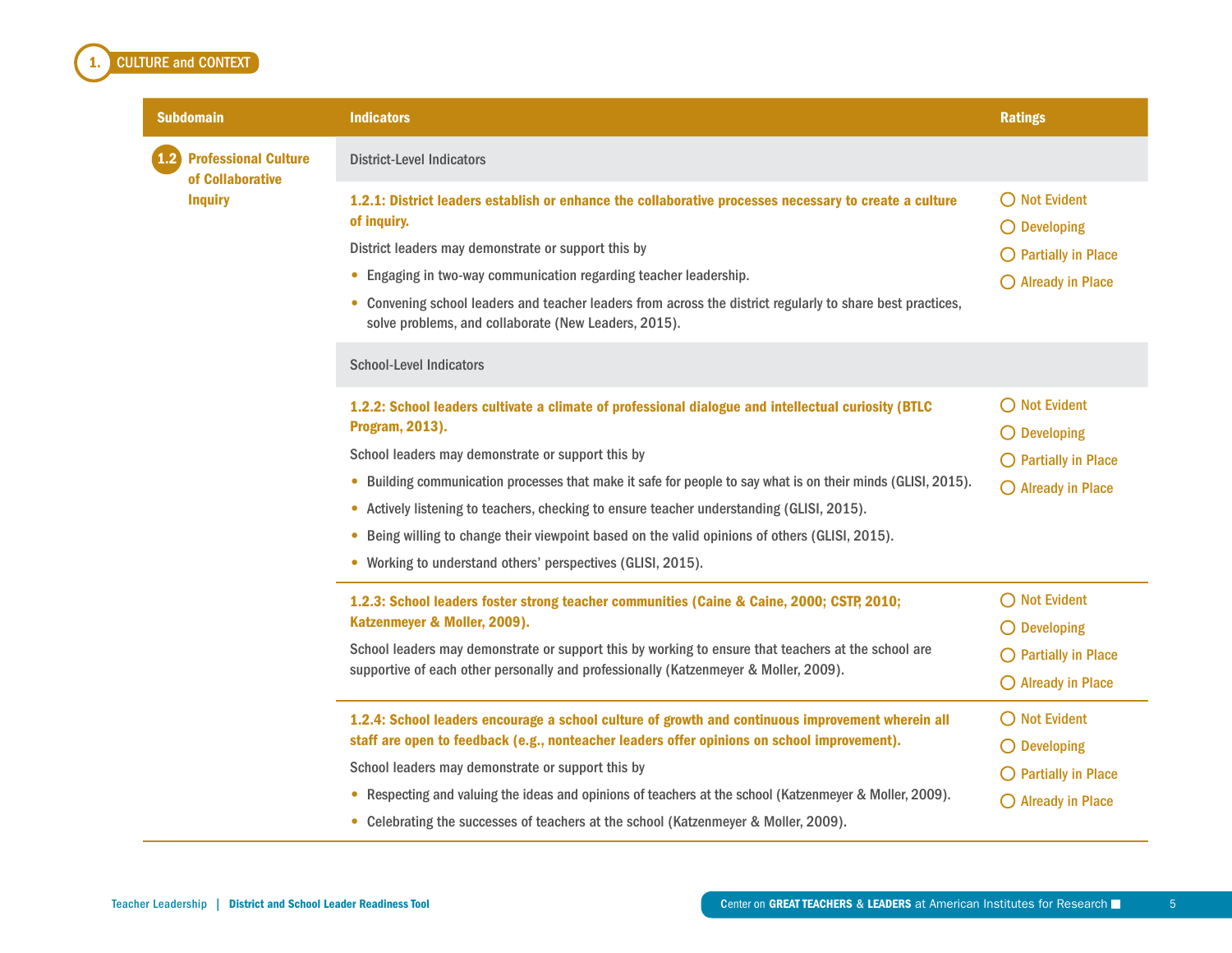

1.2 Evidence

1.2 Next Steps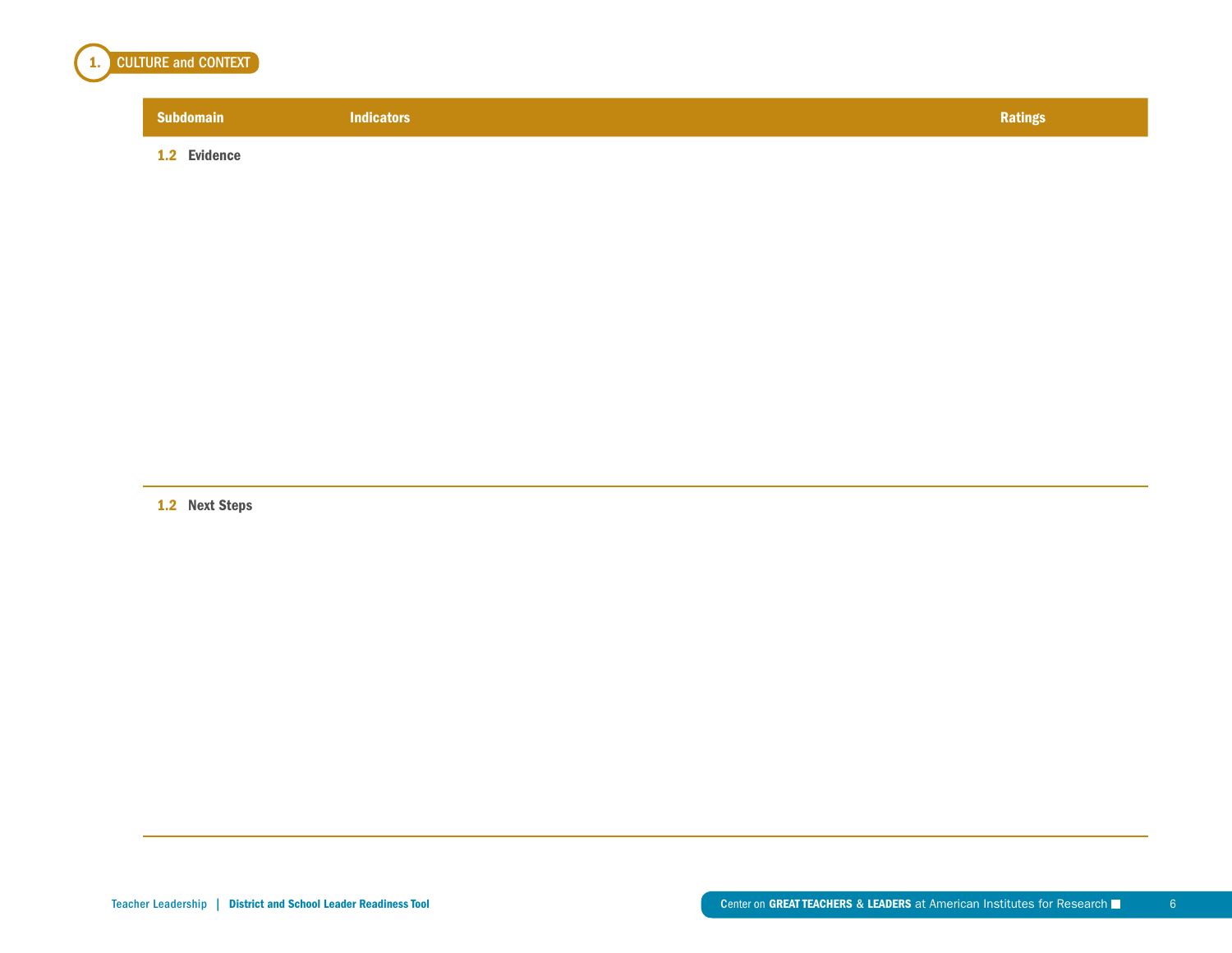#### Subdomain Indicators Ratings (Research Description of the Control of the Control of the Control of the Ratings **Collaborative, Shared** Leadership District-Level Indicators 1.3.1: District leaders establish a strong structure of leadership shared among district leaders, school leaders, and teacher leaders. District leaders may demonstrate or support this by • Encouraging school leaders to be transparent in their decision making with staff. • Modeling collaborative, shared leadership at the district level. ◯ Not Evident  $O$  Developing  $\bigcirc$  Partially in Place  $\bigcirc$  Already in Place School-Level Indicators 1.3.2: School leaders engage in shared "decision making with teachers through a variety of staff structures that distribute leadership within collaborative groups, for example, professional learning communities, staff committees, leadership teams, school growth goal teams, professional development committees, department teams, curriculum committees, study groups, teaching teams, and hiring committees" (Yukon Education, 2013). School leaders may demonstrate or support this by • Sharing decisions about how time is used and how the school is organized (Katzenmeyer & Moller, 2009). • Ensuring that teachers have input on decisions about school changes (Katzenmeyer & Moller, 2009). • Ensuring that teachers have a say in what and how things are done (Katzenmeyer & Moller, 2009).  $\bigcirc$  Not Evident O Developing  $\bigcirc$  Partially in Place  $\bigcirc$  Already in Place 1.3.3: School leaders communicate frequently and effectively to support shared and transparent decision making (BTLC Program, 2013). School leaders may demonstrate or support this by • Tapping the leadership capabilities of those beyond the school administration and those who may not hold formal teacher leader roles (BTLC Program, 2013). • Maintaining routines that support shared responsibility (BTLC Program, 2013). • Communicating with staff about when and why a decision regarding school improvement has been made. • Allowing for cultivation of broad-based leadership capacity (i.e., shared and distributive leadership and responsibility; GLISI, 2015). ◯ Not Evident O Developing  $\bigcirc$  Partially in Place  $\bigcirc$  Already in Place

<span id="page-7-0"></span>**CULTURE and CONTEXT**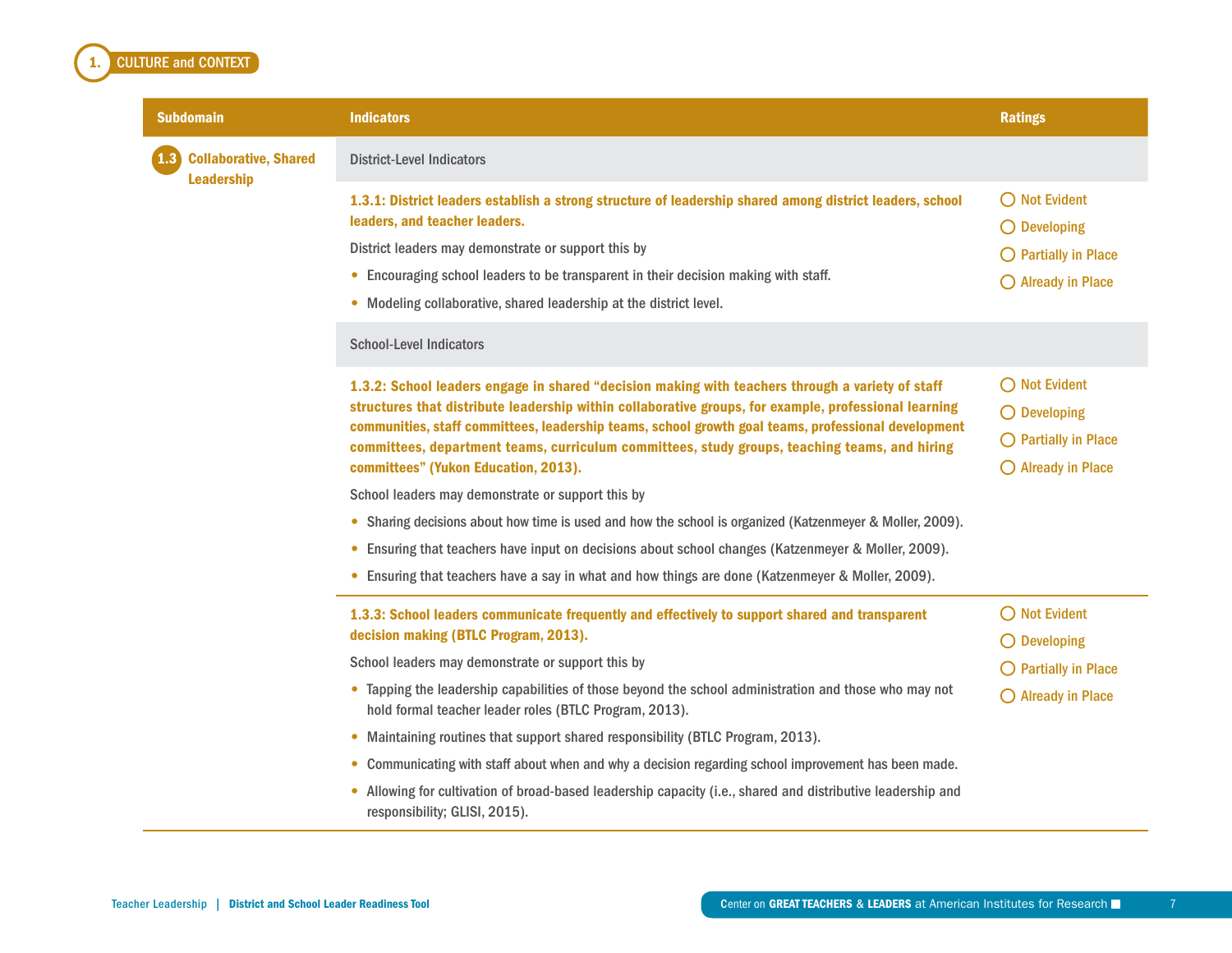

1.3 Evidence

1.3 Next Steps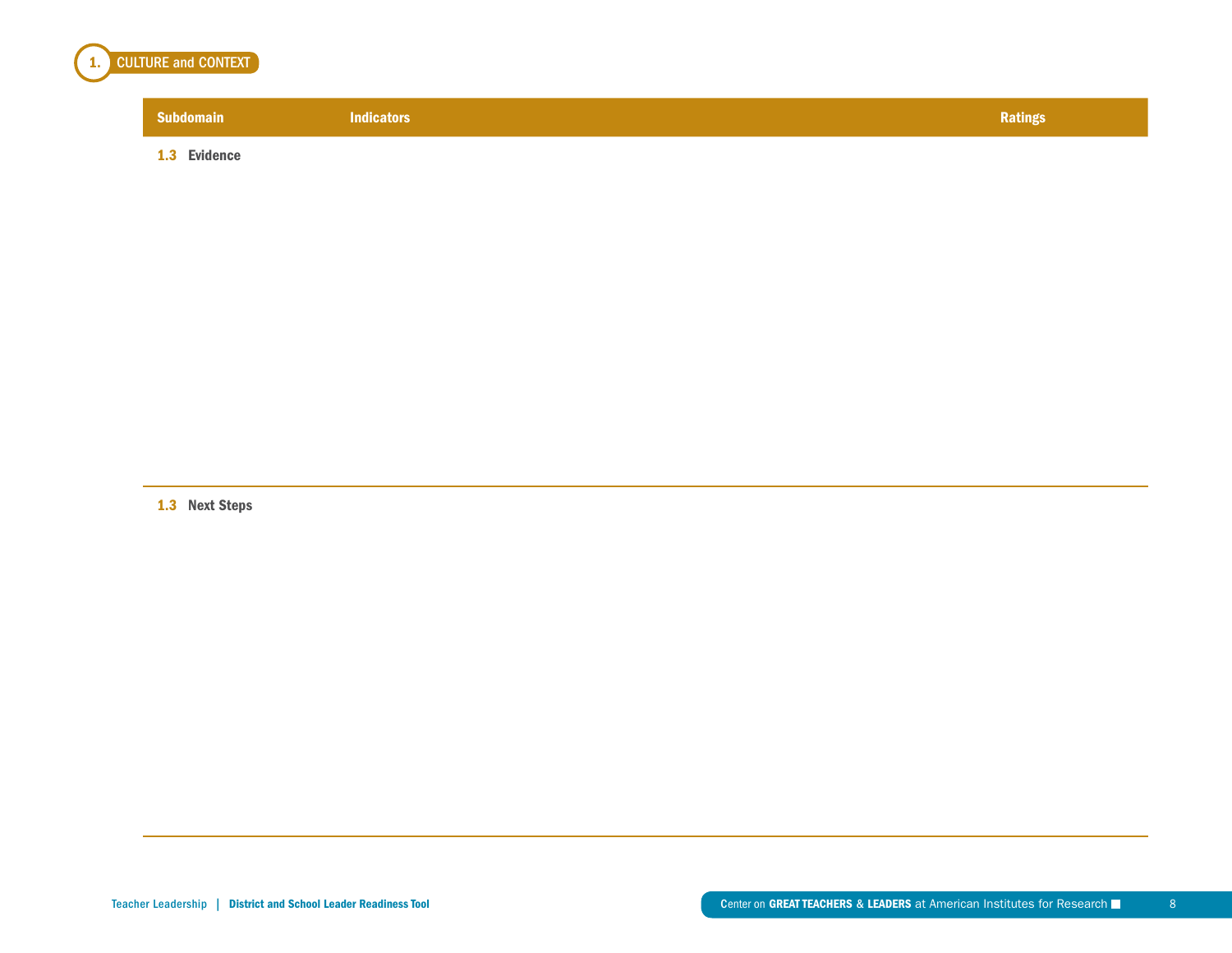<span id="page-9-0"></span>

| <b>Subdomain</b>                                     | <b>Indicators</b>                                                                                                                                                                                                                                                                                                                                                                                                                                                                                                                                                          | <b>Ratings</b>                                                                                                  |
|------------------------------------------------------|----------------------------------------------------------------------------------------------------------------------------------------------------------------------------------------------------------------------------------------------------------------------------------------------------------------------------------------------------------------------------------------------------------------------------------------------------------------------------------------------------------------------------------------------------------------------------|-----------------------------------------------------------------------------------------------------------------|
| <b>Vision for Teacher</b><br><b>Leadership Roles</b> | <b>District-Level Indicators</b>                                                                                                                                                                                                                                                                                                                                                                                                                                                                                                                                           |                                                                                                                 |
|                                                      | 2.1.1: District leaders communicate with the teachers' union about teacher leadership roles, workload,<br>and impact (CSTP, 2010).<br>District leaders may demonstrate or support this by<br>• Engaging teachers' union representatives and educators in productive dialogue to foster a common<br>understanding of, and vision for, teacher leadership in the district.<br>Working with unions to revise any collective bargaining language that creates barriers that prevent<br>۰<br>teachers from observing and providing feedback to one another (New Leaders, 2015). | $\bigcirc$ Not Evident<br>$\bigcirc$ Developing<br>$\bigcirc$ Partially in Place<br>$\bigcirc$ Already in Place |
|                                                      | <b>School-Level Indicators</b>                                                                                                                                                                                                                                                                                                                                                                                                                                                                                                                                             |                                                                                                                 |
|                                                      | 2.1.2: School leaders work with teacher leaders and teachers as partners (Greenlee, 2007).<br>School leaders may demonstrate or support this by sharing ideas about their work with teacher leaders<br>and teachers (Katzenmeyer & Moller, 2009).                                                                                                                                                                                                                                                                                                                          | $\bigcirc$ Not Evident<br>$\bigcirc$ Developing<br>$\bigcirc$ Partially in Place<br>$\bigcirc$ Already in Place |
|                                                      | 2.1.3: School leaders work to ensure that teacher leaders are seen as leaders by others in their<br>school and trusted by their colleagues.                                                                                                                                                                                                                                                                                                                                                                                                                                | $\bigcirc$ Not Evident<br>$\bigcirc$ Developing                                                                 |
|                                                      | School leaders may demonstrate or support this by                                                                                                                                                                                                                                                                                                                                                                                                                                                                                                                          | $\bigcirc$ Partially in Place                                                                                   |
|                                                      | • Showing confidence that teacher leaders will implement initiatives with fidelity.                                                                                                                                                                                                                                                                                                                                                                                                                                                                                        | $\bigcirc$ Already in Place                                                                                     |
|                                                      | Being available to assist or support teacher leaders when they need to make important decisions<br>or encounter initial resistance.                                                                                                                                                                                                                                                                                                                                                                                                                                        |                                                                                                                 |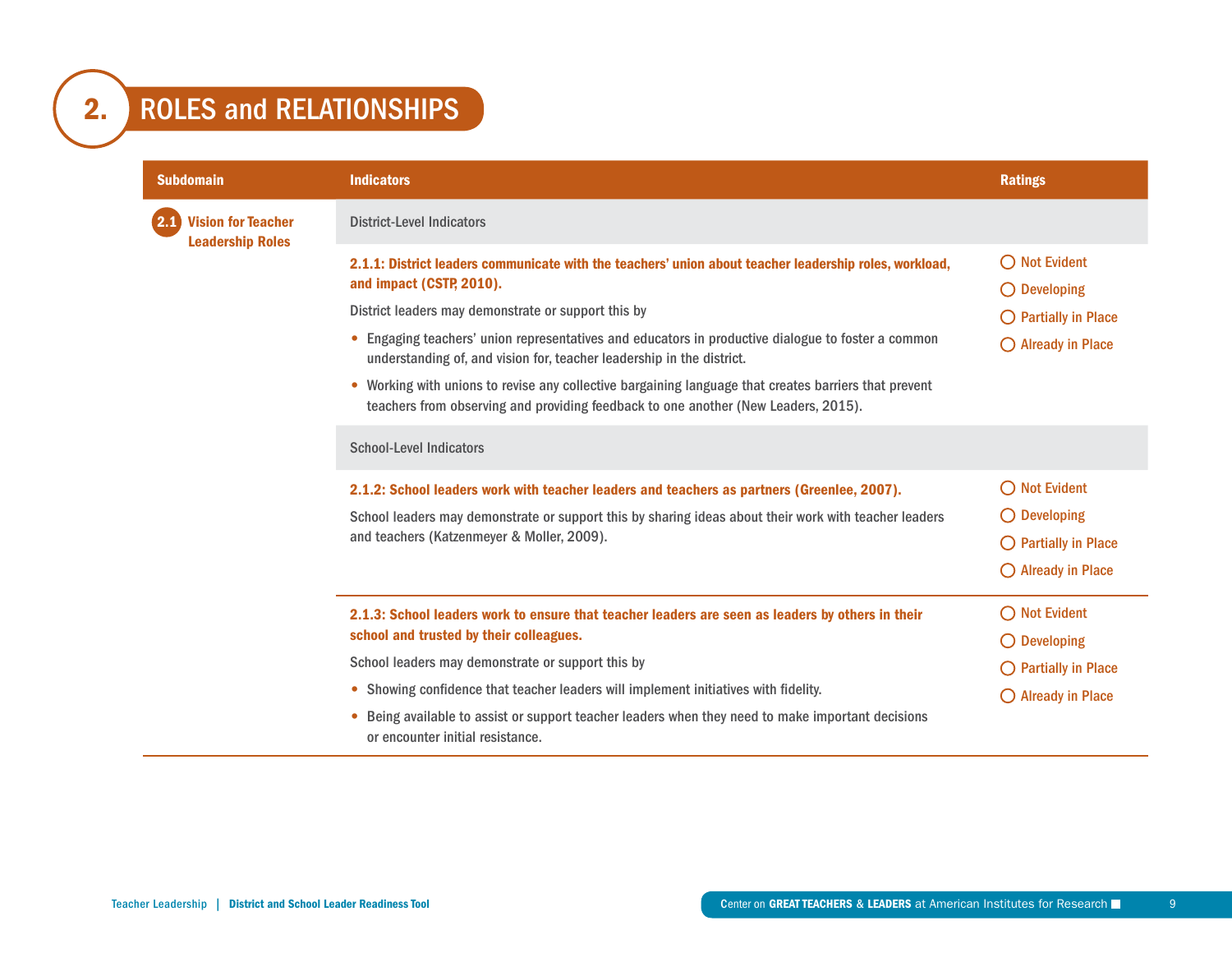

| <b>Subdomain</b> | <b>Indicators</b> | Ratings |
|------------------|-------------------|---------|
| Evidence<br>2.1  |                   |         |

2.1 Next Steps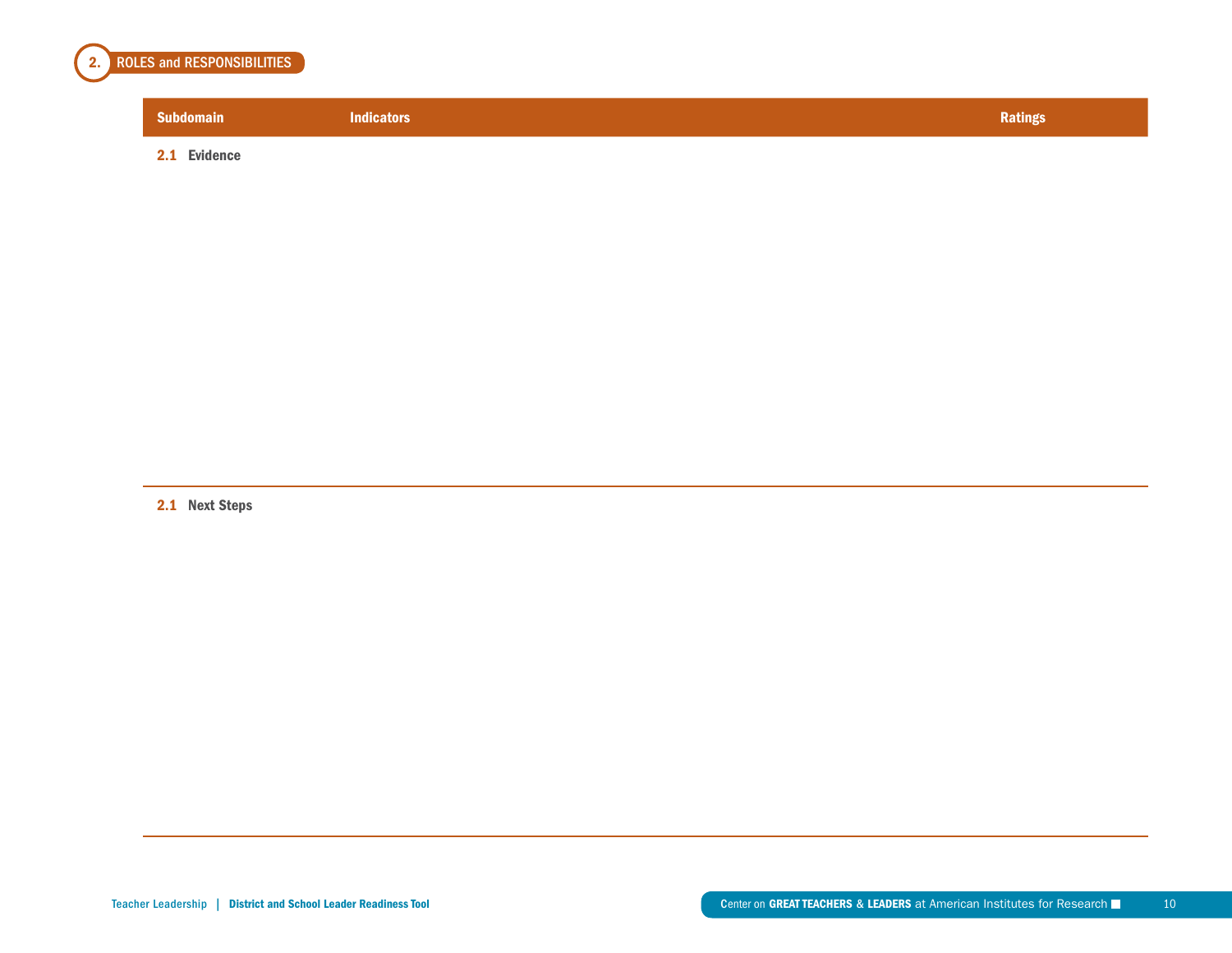## <span id="page-11-0"></span>2. ROLES and RESPONSIBILITIES

 $2.2$ 

| <b>Subdomain</b>                                             | <b>Indicators</b>                                                                                                                                                                                                                                                                                                                                                                                                                                                                                                        | <b>Ratings</b>                                                                                                            |
|--------------------------------------------------------------|--------------------------------------------------------------------------------------------------------------------------------------------------------------------------------------------------------------------------------------------------------------------------------------------------------------------------------------------------------------------------------------------------------------------------------------------------------------------------------------------------------------------------|---------------------------------------------------------------------------------------------------------------------------|
| $2.2^\circ$<br><b>Clear Goals and</b><br><b>Expectations</b> | <b>District-Level Indicators</b>                                                                                                                                                                                                                                                                                                                                                                                                                                                                                         |                                                                                                                           |
|                                                              | 2.2.1: District leaders set clear teacher leadership expectations that are distinct from administrative<br>roles (ASCD, 2015; Aspen Institute, 2014).<br>District leaders may demonstrate or support this by<br>• Communicating teacher leadership expectations to all educators.<br>• Creating additional resources or guidance to support school leaders and teacher leaders in<br>developing appropriate teacher leadership goals that are aligned to school improvement goals<br>and priorities (New Leaders, 2015). | <b>Not Evident</b><br>$\bigcirc$<br>$\bigcirc$ Developing<br>$\bigcirc$ Partially in Place<br>$\bigcirc$ Already in Place |
|                                                              | 2.2.2: District leaders build coherence and continuity across the system (CSTP, 2010).<br>District leaders may demonstrate or support this by communicating nonnegotiables for teacher leadership<br>roles and responsibilities while allowing schools to tailor roles to meet their needs.                                                                                                                                                                                                                              | <b>Not Evident</b><br>$\bigcirc$<br>$\bigcirc$ Developing<br>$\bigcirc$ Partially in Place<br>$\bigcirc$ Already in Place |
|                                                              | 2.2.3: District leaders build flexibility to use teacher leaders according to their talents and school<br>needs (CSTP, 2010).<br>District leaders may demonstrate or support this by developing criteria and other tools for helping school<br>leaders identify and evaluate individuals who possess the right combination of skills and willingness to fill<br>leadership gaps (GLISI, 2015).                                                                                                                           | $\bigcirc$ Not Evident<br>$\bigcirc$ Developing<br>$\bigcirc$ Partially in Place<br>$\bigcirc$ Already in Place           |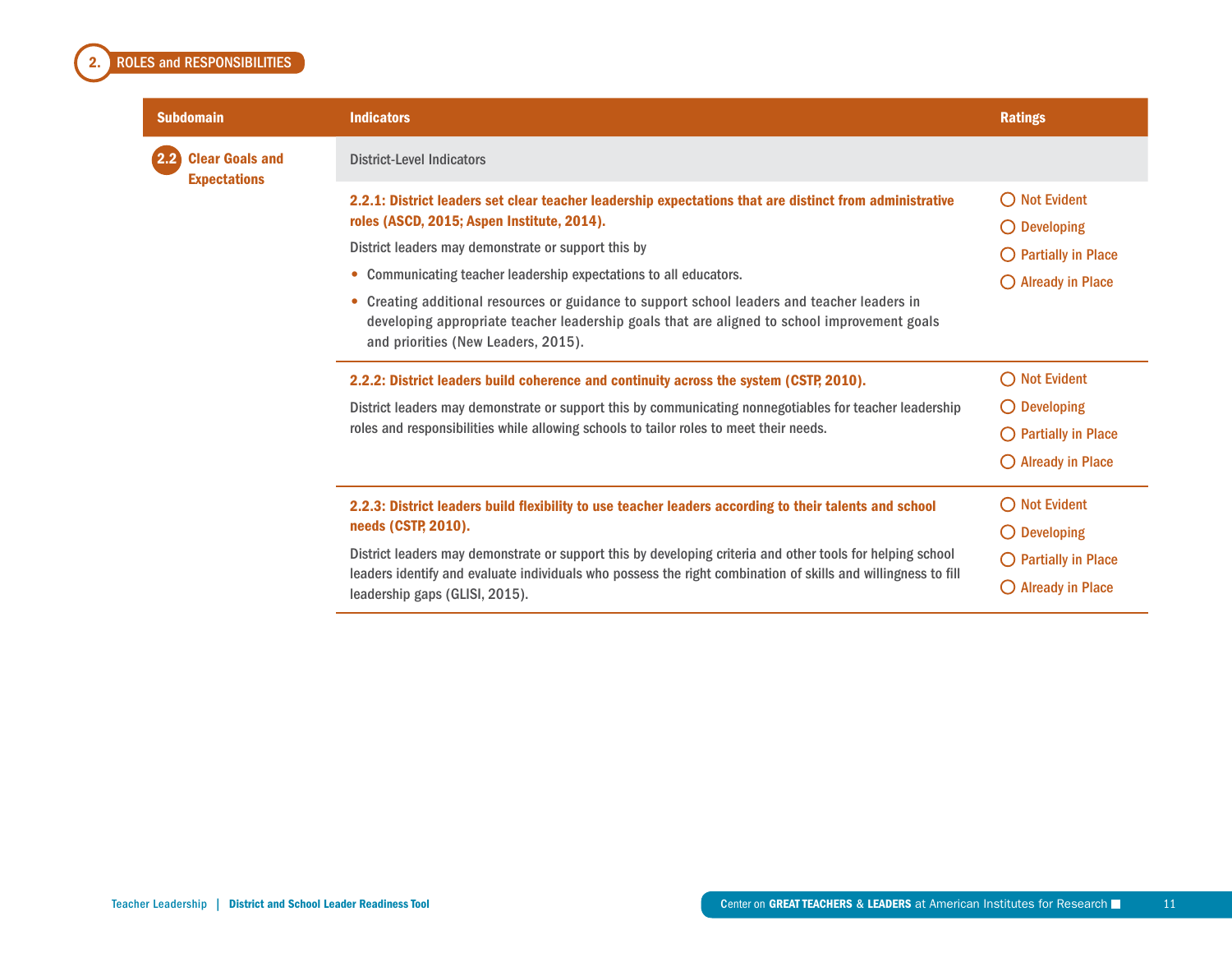

| <b>Subdomain</b> | <b>Indicators</b>                                                                                                                                     | <b>Ratings</b>                                  |
|------------------|-------------------------------------------------------------------------------------------------------------------------------------------------------|-------------------------------------------------|
|                  | <b>School-Level Indicators</b>                                                                                                                        |                                                 |
|                  | 2.2.4: School leaders identify criteria for success for teacher leadership using multiple measures and<br>performance indicators (CSTP, 2010).        | $\bigcirc$ Not Evident<br>$\bigcirc$ Developing |
|                  | School leaders may demonstrate or support this by                                                                                                     | $\bigcirc$ Partially in Place                   |
|                  | • Establishing a measurement system with clear, agreed-on language to outline what successful teacher<br>leadership entails.                          | $\bigcirc$ Already in Place                     |
|                  | • Sampling teacher leader goals or making available exemplars that can be used to support teacher leaders<br>(New Leaders, 2015).                     |                                                 |
|                  | Setting clear goals for evaluating teacher leaders in their roles and providing actionable feedback for growth.<br>$\bullet$                          |                                                 |
|                  | Examining state licensure standards and competencies and demonstrating various leadership<br>responsibilities that teacher leaders can strive toward. |                                                 |

2.2 Evidence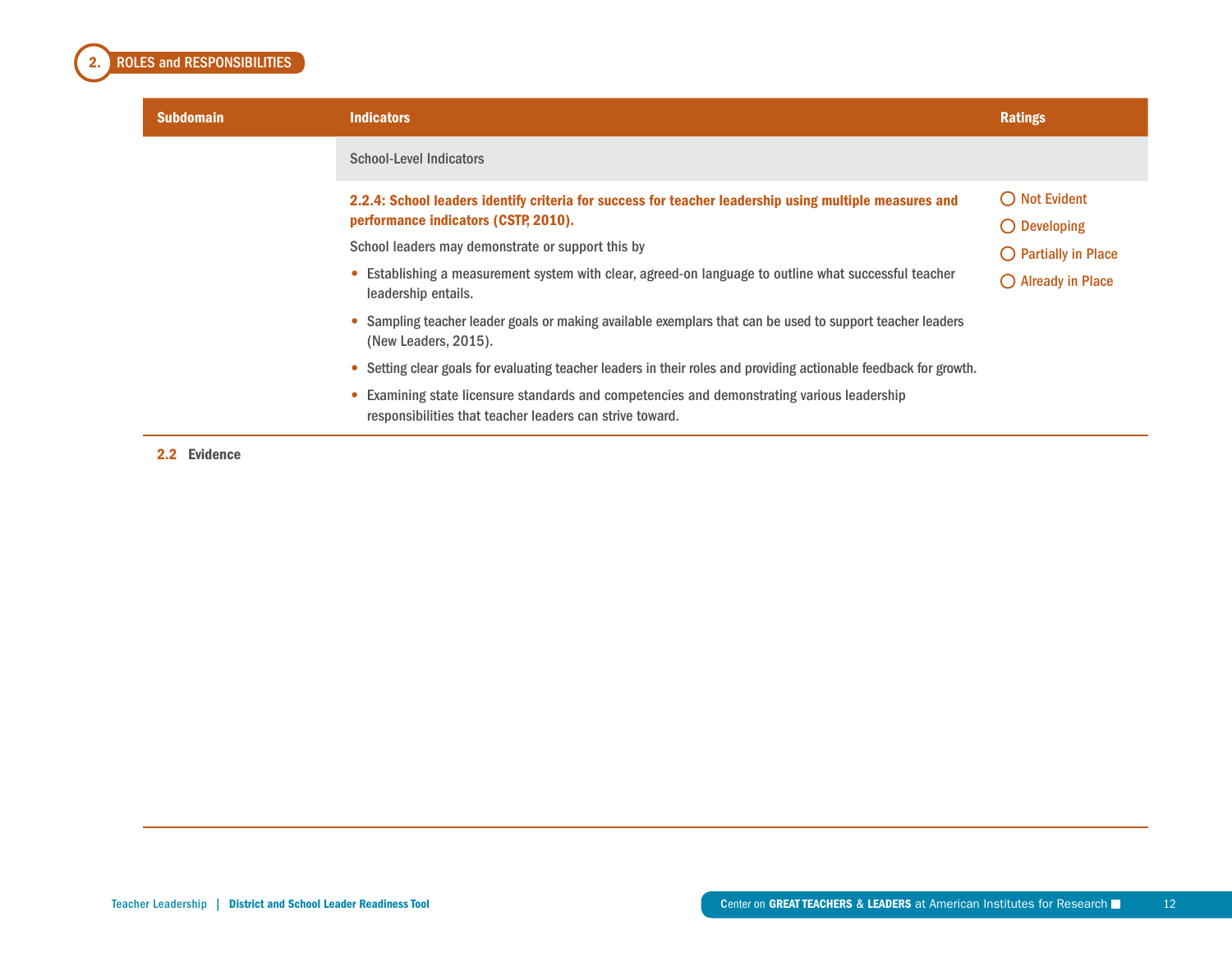

# Subdomain Indicators Ratings (Research Description of the Control of the Control of the Control of the Ratings

2.2 Next Steps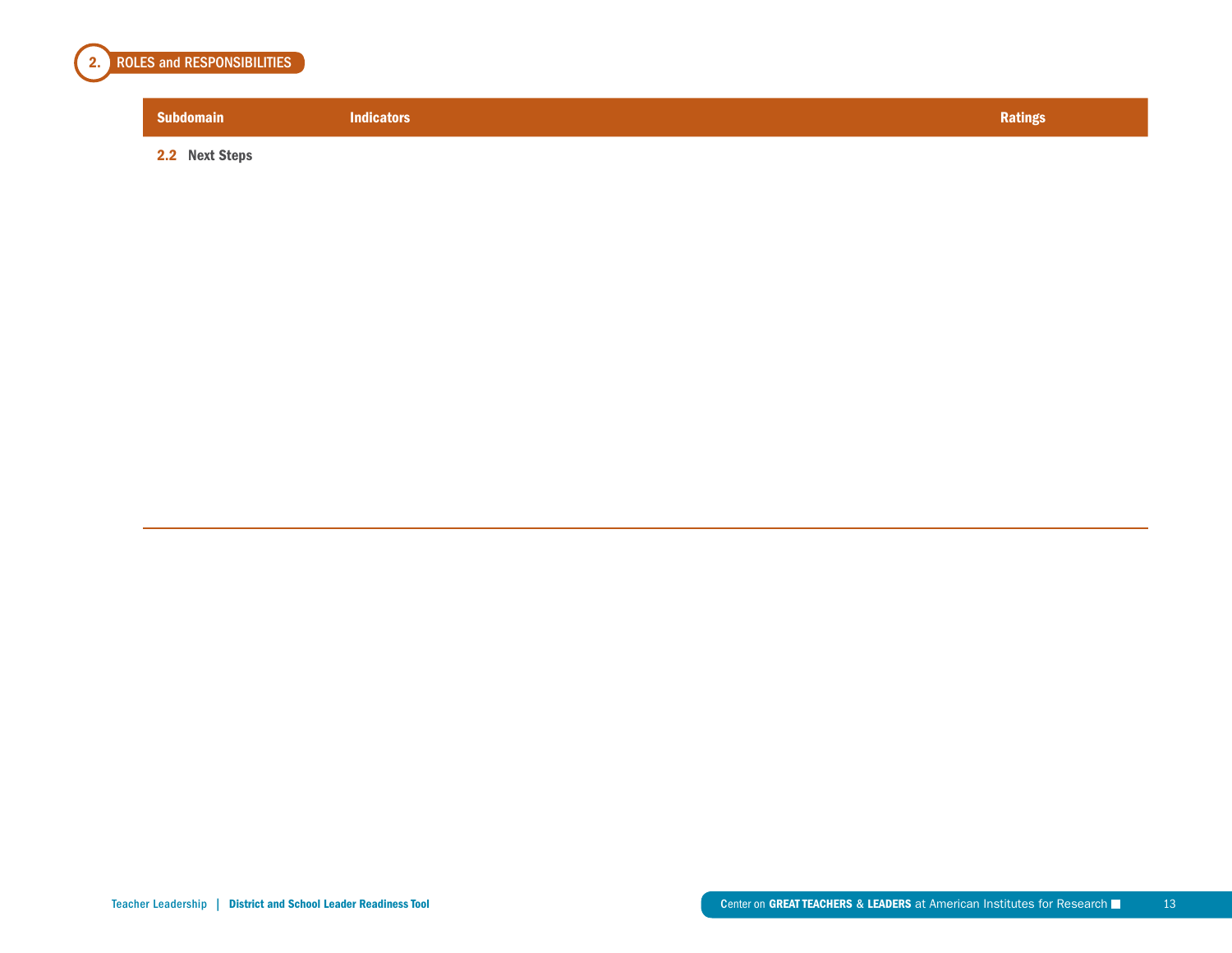#### <span id="page-14-0"></span>2. ROLES and RESPONSIBILITIES

| <b>Subdomain</b>                                              | <b>Indicators</b>                                                                                                                                                                                                                                                                                                                                                                                                                                                                                                                                                                                                                                                                                                                                                                                                                                                                      | <b>Ratings</b>                                                                                                  |
|---------------------------------------------------------------|----------------------------------------------------------------------------------------------------------------------------------------------------------------------------------------------------------------------------------------------------------------------------------------------------------------------------------------------------------------------------------------------------------------------------------------------------------------------------------------------------------------------------------------------------------------------------------------------------------------------------------------------------------------------------------------------------------------------------------------------------------------------------------------------------------------------------------------------------------------------------------------|-----------------------------------------------------------------------------------------------------------------|
| 2.3<br><b>Ongoing Support for</b><br><b>Teachers, Teacher</b> | <b>District-Level Indicators</b>                                                                                                                                                                                                                                                                                                                                                                                                                                                                                                                                                                                                                                                                                                                                                                                                                                                       |                                                                                                                 |
| <b>Leaders, and</b><br><b>School Leaders</b>                  | 2.3.1: District leaders provide school leaders with professional development to support teacher<br>leadership (Moller, Childs-Bowen, & Scrivner, 2001).<br>District leaders may demonstrate or support this by<br>• Providing tools, training, and support that enable school leaders to develop differentiated teacher leader<br>roles aligned to school improvement strategies and create systems and structures to support teacher<br>leadership (New Leaders, 2015).<br>Providing support and mentoring for school leaders who are incorporating leadership development into<br>school-based professional development and extend that support to teacher leaders who hold similar<br>responsibilities across the district (New Leaders, 2015).<br>Inviting schools to submit plans to pilot innovative approaches to teacher leader evaluation and support<br>(New Leaders, 2015). | ◯ Not Evident<br>$\bigcirc$ Developing<br>$\bigcirc$ Partially in Place<br>O Already in Place                   |
|                                                               | <b>School-Level Indicators</b>                                                                                                                                                                                                                                                                                                                                                                                                                                                                                                                                                                                                                                                                                                                                                                                                                                                         |                                                                                                                 |
|                                                               | 2.3.2: School leaders support teacher leadership through formal structures, informal behaviors, coaching,<br>and feedback (Buckner & McDowelle, 2000 (cited in York-Barr, 2004); Heineke & Poinick, 2013).<br>School leaders may demonstrate or support this by<br>• Celebrating progress related to the school vision (GLISI, 2015).<br>• Providing teachers with assistance, guidance, and coaching (Katzenmeyer & Moller, 2009).<br>• Actively supporting teacher leaders in their roles and among their colleagues.                                                                                                                                                                                                                                                                                                                                                                | $\bigcirc$ Not Evident<br>$\bigcirc$ Developing<br>$\bigcirc$ Partially in Place<br>◯ Already in Place          |
|                                                               | 2.3.3: School leaders provide opportunities for teachers to grow knowledge, skills, and competencies<br>(Battelle for Kids, 2015; Katzenmeyer & Moller, 2009; Landers, 2013; Phelps, 2008).<br>School leaders may demonstrate or support this by<br>• Helping teachers take advantage of opportunities to learn new skills (GLISI, 2015).<br>• Actively supporting the professional development of teachers (Katzenmeyer & Moller, 2009).                                                                                                                                                                                                                                                                                                                                                                                                                                              | $\bigcirc$ Not Evident<br>$\bigcirc$ Developing<br>$\bigcirc$ Partially in Place<br>$\bigcirc$ Already in Place |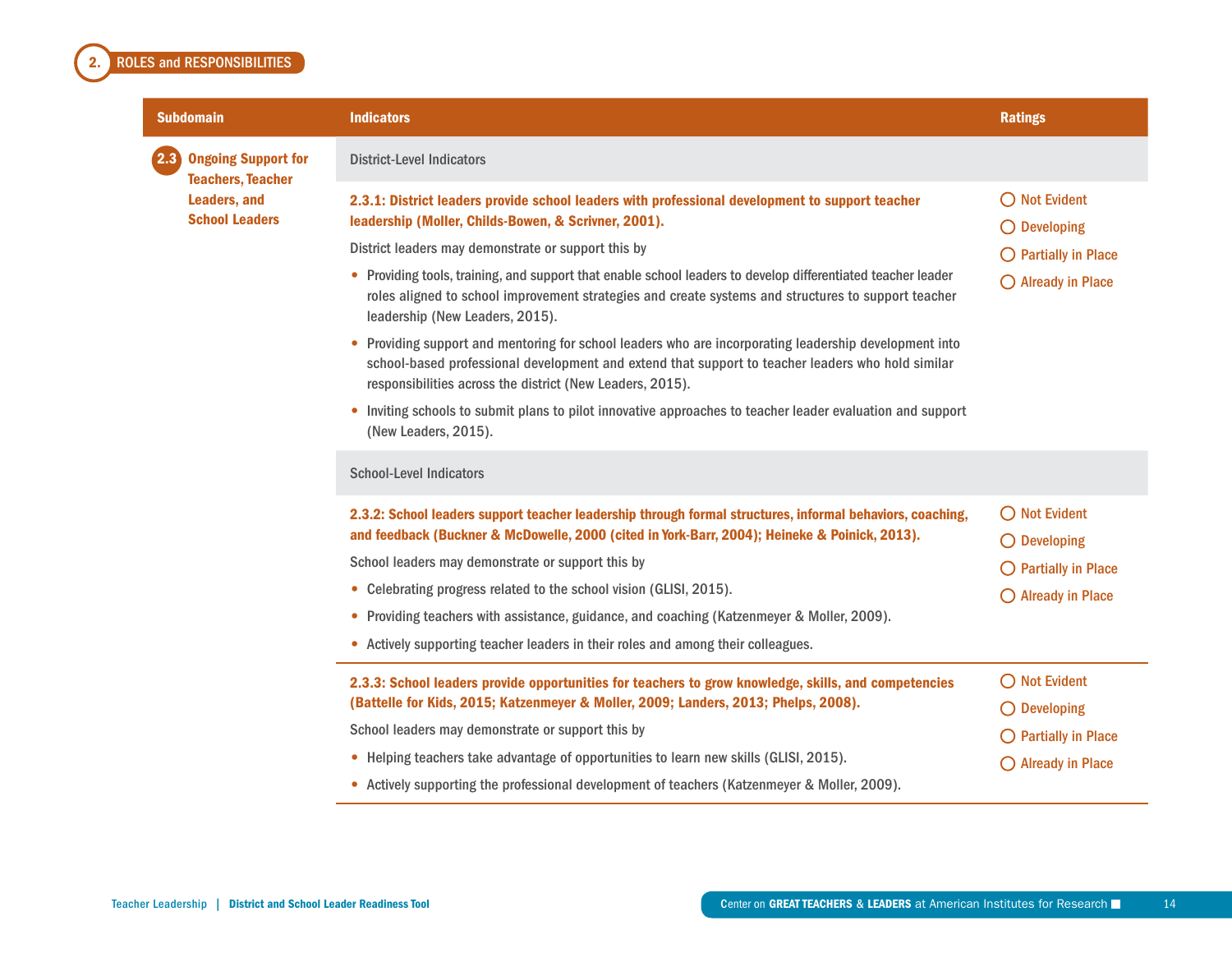

| <b>Subdomain</b> | <b>Indicators</b>                                                                               | Ratings                       |
|------------------|-------------------------------------------------------------------------------------------------|-------------------------------|
|                  | 2.3.4: School leaders identify, know, and support teacher strengths (BTLC Program, 2013).       | $\bigcirc$ Not Evident        |
|                  | School leaders may demonstrate or support this by leveraging teacher strengths when developing, | $\bigcirc$ Developing         |
|                  | filling, and implementing teacher leadership.                                                   | $\bigcirc$ Partially in Place |
|                  |                                                                                                 | $\bigcirc$ Already in Place   |

#### 2.3 Evidence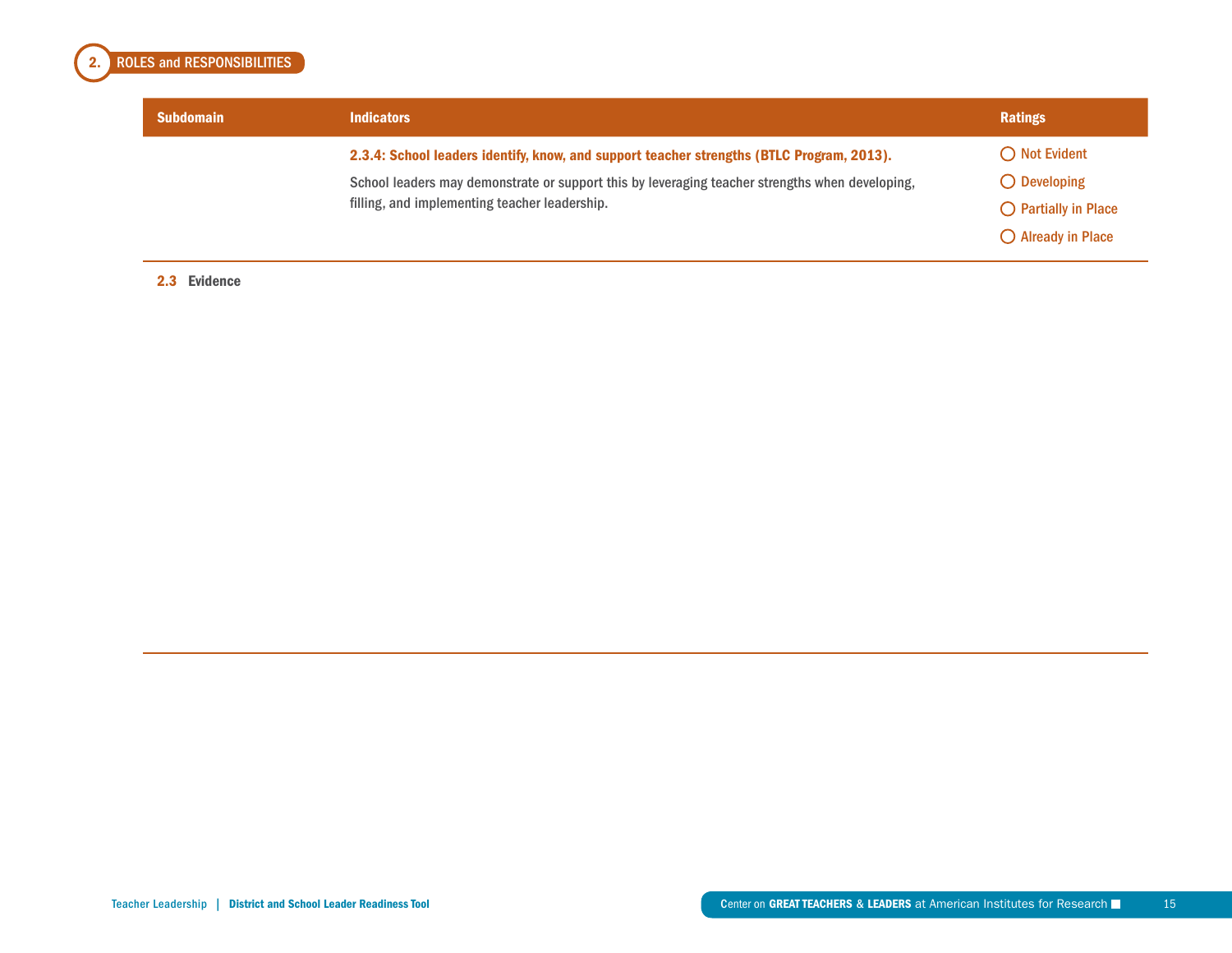

# Subdomain Indicators Ratings (Research Description of the Control of the Control of the Control of the Ratings

2.3 Next Steps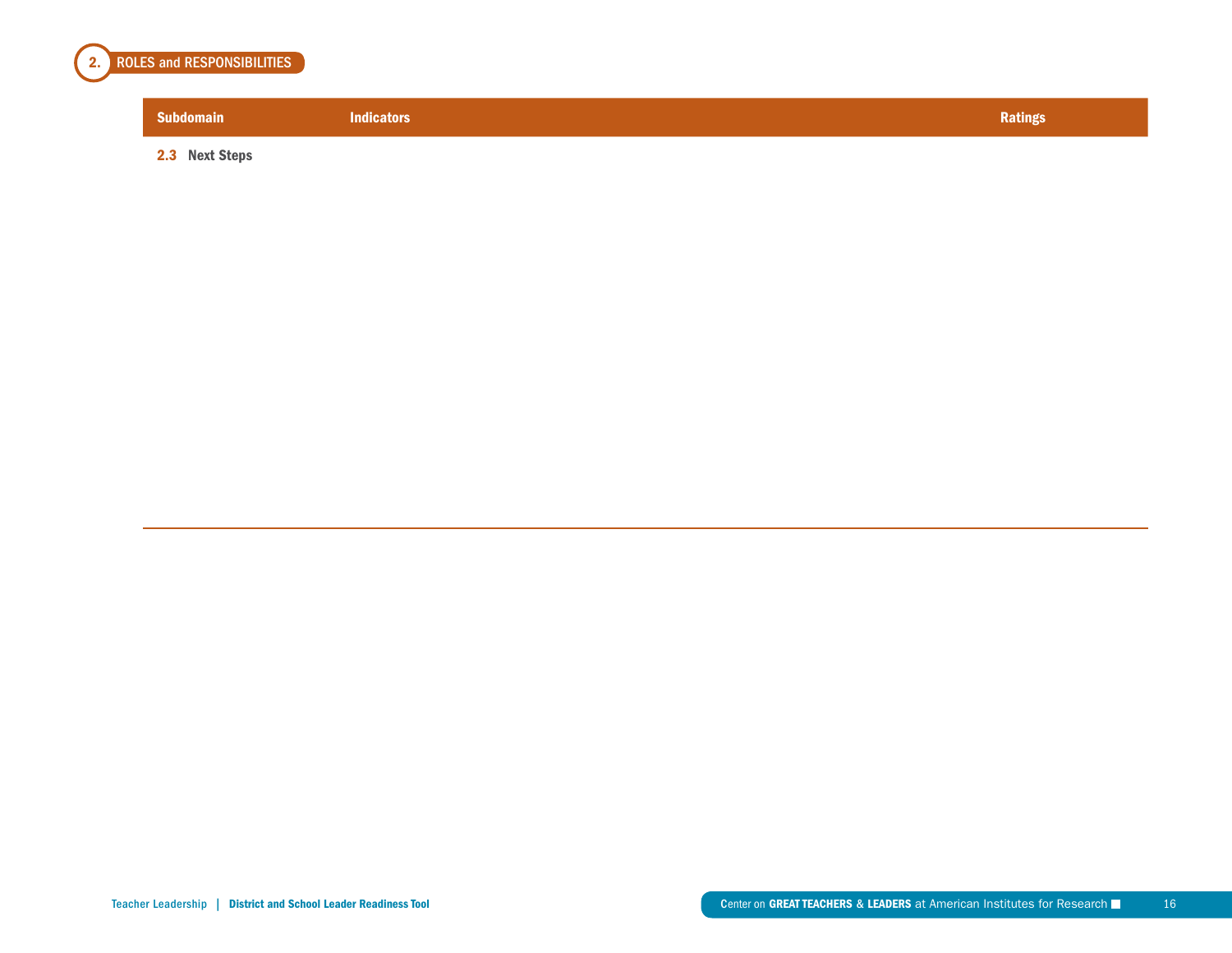<span id="page-17-0"></span>

| <b>Subdomain</b>                        | <b>Indicators</b>                                                                                                                                                                                                                                                                | <b>Ratings</b>                                                                                                  |
|-----------------------------------------|----------------------------------------------------------------------------------------------------------------------------------------------------------------------------------------------------------------------------------------------------------------------------------|-----------------------------------------------------------------------------------------------------------------|
| <b>Access to Data</b><br>and Technology | <b>District-Level Indicators</b>                                                                                                                                                                                                                                                 |                                                                                                                 |
|                                         | 3.1.1: District leaders ensure that teacher leaders have access to relevant data systems (CSTP, 2010).<br>District leaders may demonstrate or support this by identifying the data systems that teacher leaders<br>need to be effective and ensuring access to the data systems. | $\bigcirc$ Not Evident<br>$\bigcirc$ Developing<br>$\bigcirc$ Partially in Place<br>$\bigcirc$ Already in Place |
|                                         | 3.1.2: District leaders ensure that teacher leaders have been trained in the use of data systems<br>and data analysis (CSTP, 2010).<br>District leaders may demonstrate or support this by providing training and support for teacher leaders<br>to access and use data.         | $\bigcap$ Not Evident<br>$\bigcirc$ Developing<br>$\bigcirc$ Partially in Place<br>$\bigcirc$ Already in Place  |
|                                         | <b>School-Level Indicators</b>                                                                                                                                                                                                                                                   |                                                                                                                 |
|                                         | 3.1.3: School leaders ensure that teacher leaders have access to necessary information, resources,<br>and personnel (CSTP, 2010).<br>School leaders may demonstrate or support this by                                                                                           | $\bigcirc$ Not Evident<br>$\bigcirc$ Developing<br>$\bigcirc$ Partially in Place                                |
|                                         | • Ensuring that teacher leaders have timely access to data they need for their roles (BTLC Program, 2013).<br>• Providing protected time for all teachers to engage in collaborative data inquiry in a variety of settings<br>or teams (BTLC Program, 2013).                     | $\bigcirc$ Already in Place                                                                                     |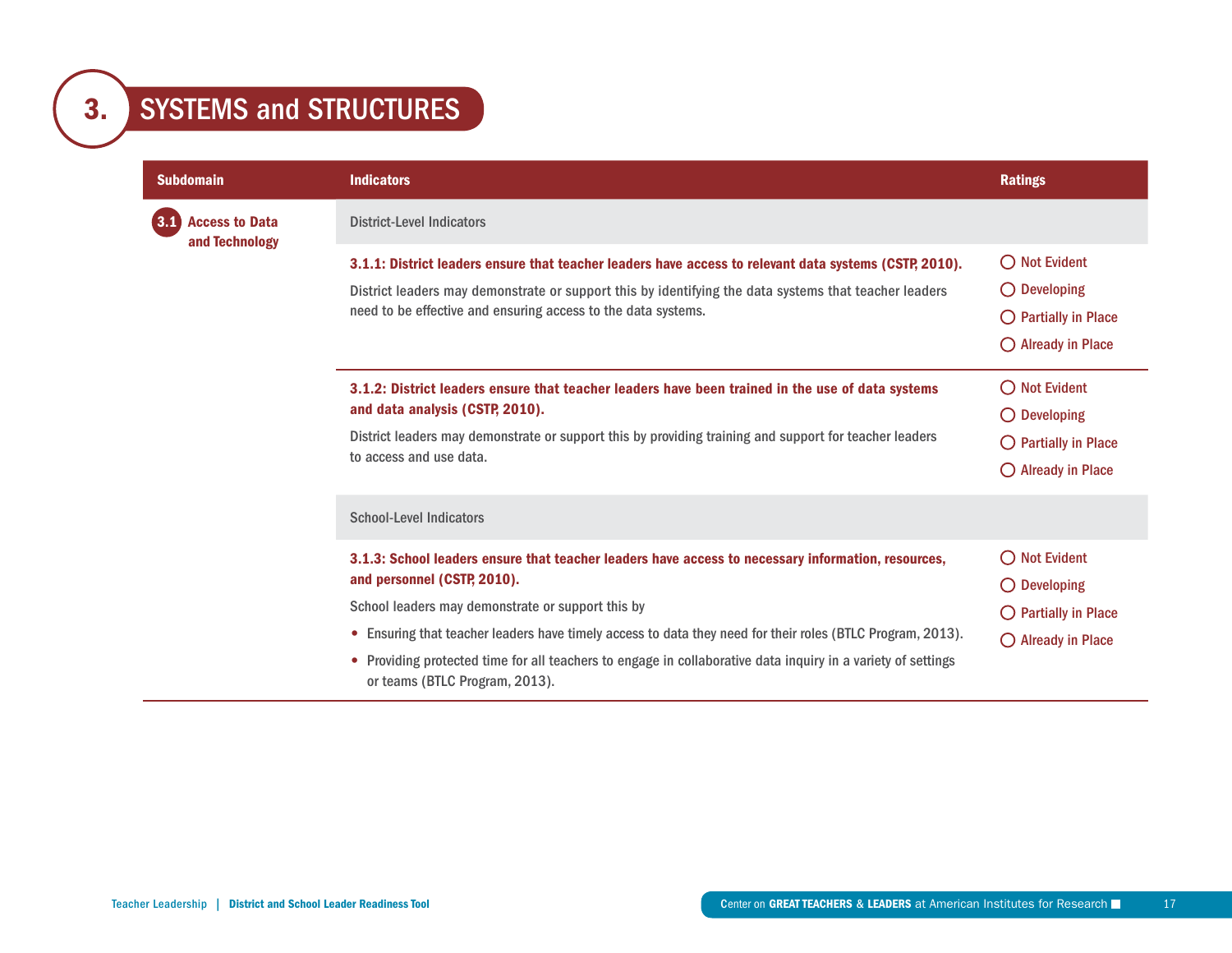

| <b>Subdomain</b>       | <b>Indicators</b> | <b>Ratings</b> |
|------------------------|-------------------|----------------|
| <b>Evidence</b><br>3.1 |                   |                |

3.1 Next Steps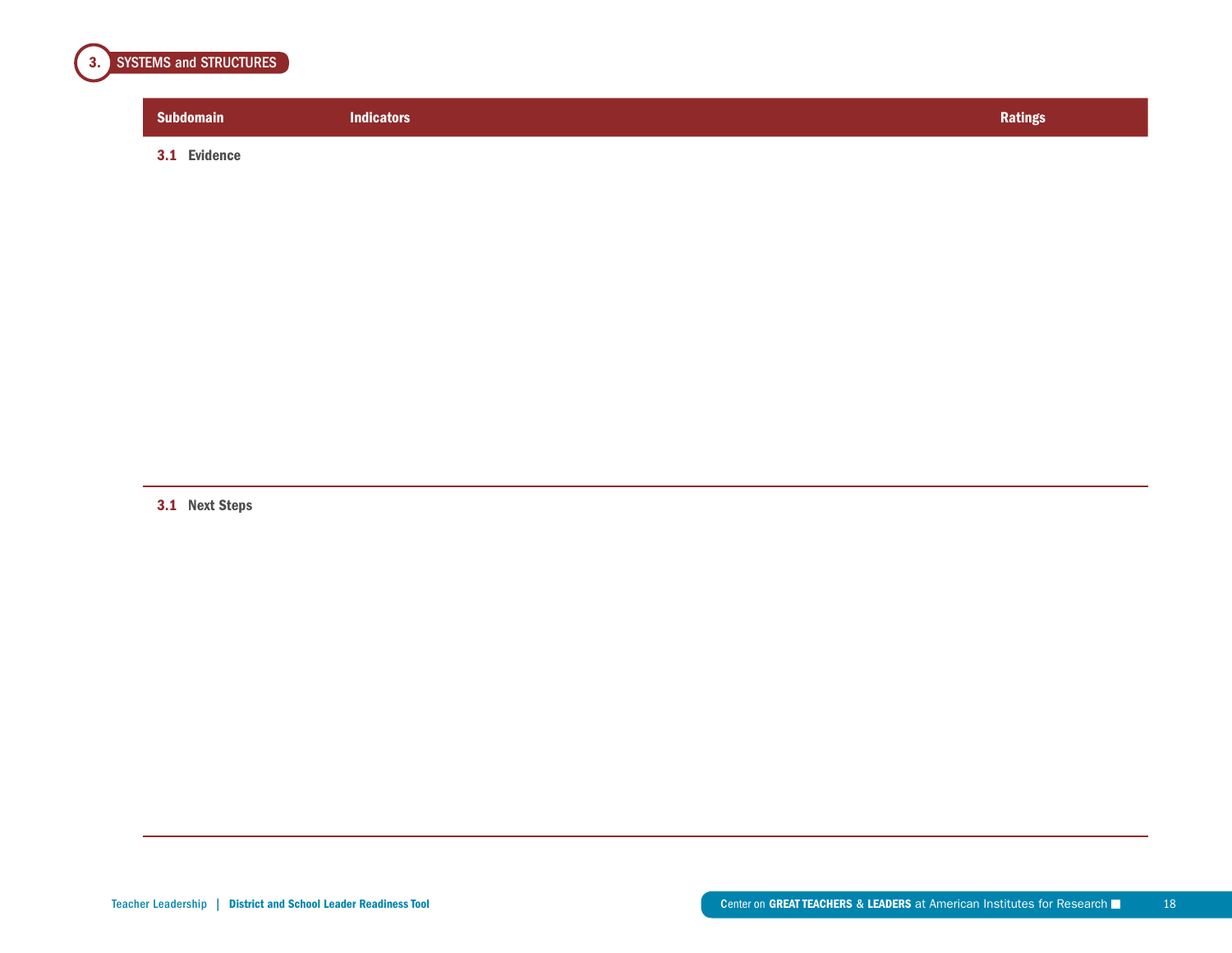### <span id="page-19-0"></span>**3.** SYSTEMS and STRUCTURES

| <b>Subdomain</b>                                       | <b>Indicators</b>                                                                                                                                                                                                                                                                                                                                                                             | <b>Ratings</b>                                                                                              |
|--------------------------------------------------------|-----------------------------------------------------------------------------------------------------------------------------------------------------------------------------------------------------------------------------------------------------------------------------------------------------------------------------------------------------------------------------------------------|-------------------------------------------------------------------------------------------------------------|
| 3.2<br><b>Access to Materials</b><br>and Resources for | <b>District-Level Indicators</b>                                                                                                                                                                                                                                                                                                                                                              |                                                                                                             |
| <b>Collaboration</b>                                   | 3.2.1: District leaders ensure that teacher leaders have access to documents and tools to facilitate<br>collaboration (CSTP, 2010).<br>District leaders may demonstrate or support this by identifying the documents and tools that teacher<br>leaders need to collaborate effectively and ensure access to these tools and resources.                                                        | $\bigcirc$ Not Evident<br>$\bigcirc$ Developing<br>() Partially in Place<br>$\bigcirc$ Already in Place     |
|                                                        | <b>School-Level Indicators</b>                                                                                                                                                                                                                                                                                                                                                                |                                                                                                             |
|                                                        | 3.2.2: School leaders ensure that teacher leaders have access to protocols and tools to facilitate<br>professional learning among colleagues (CSTP, 2010).<br>School leaders may demonstrate or support this by supporting teacher leaders in developing and<br>accessing protocols to support their work (e.g., collaborative teacher meeting protocols and coaching<br>and feedback tools). | $\bigcirc$ Not Evident<br>$\bigcirc$ Developing<br>$\bigcirc$ Partially in Place<br><b>Already in Place</b> |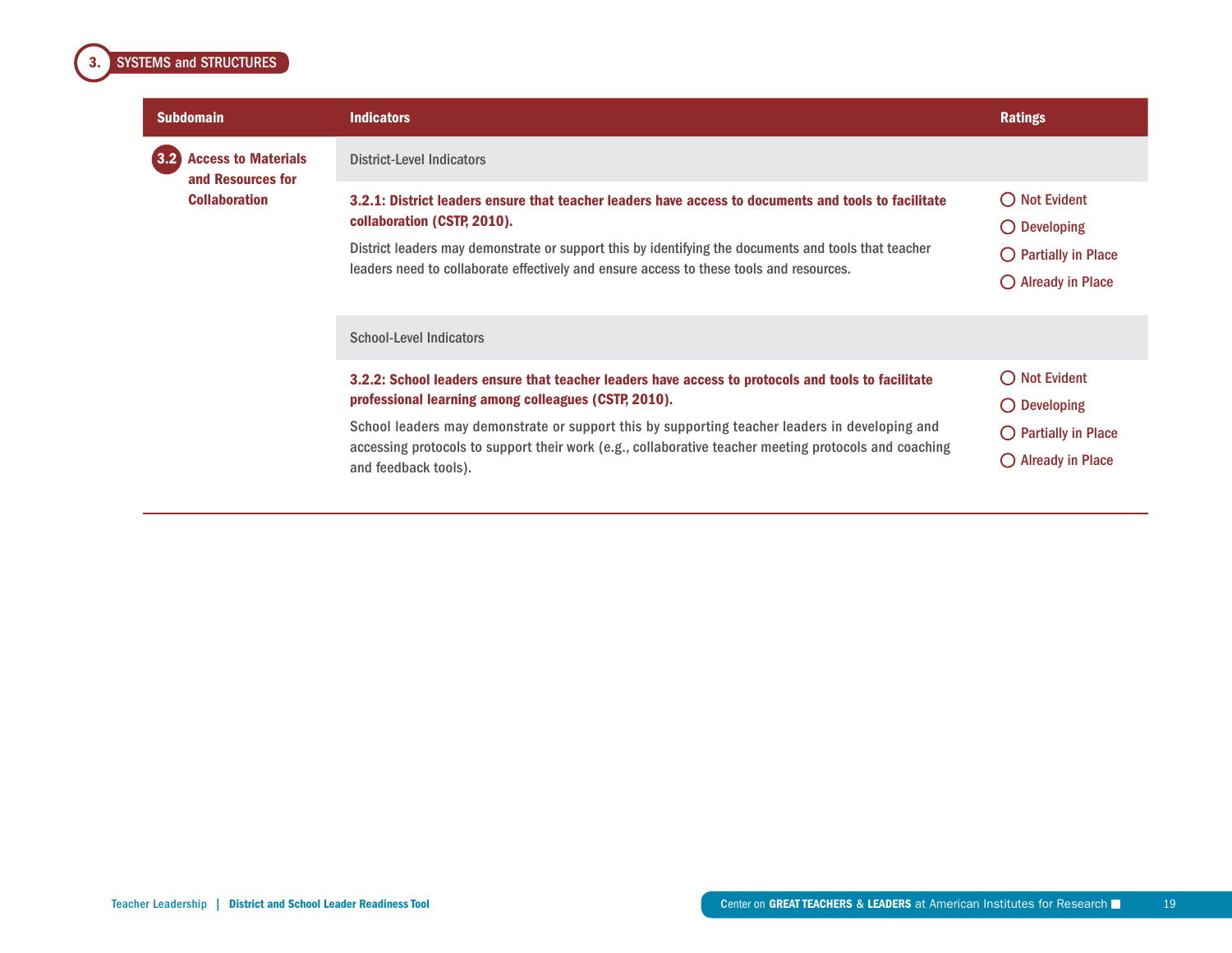

| <b>Subdomain</b> | <b>Indicators</b> | <b>Ratings</b> |
|------------------|-------------------|----------------|
| 3.2 Evidence     |                   |                |

3.2 Next Steps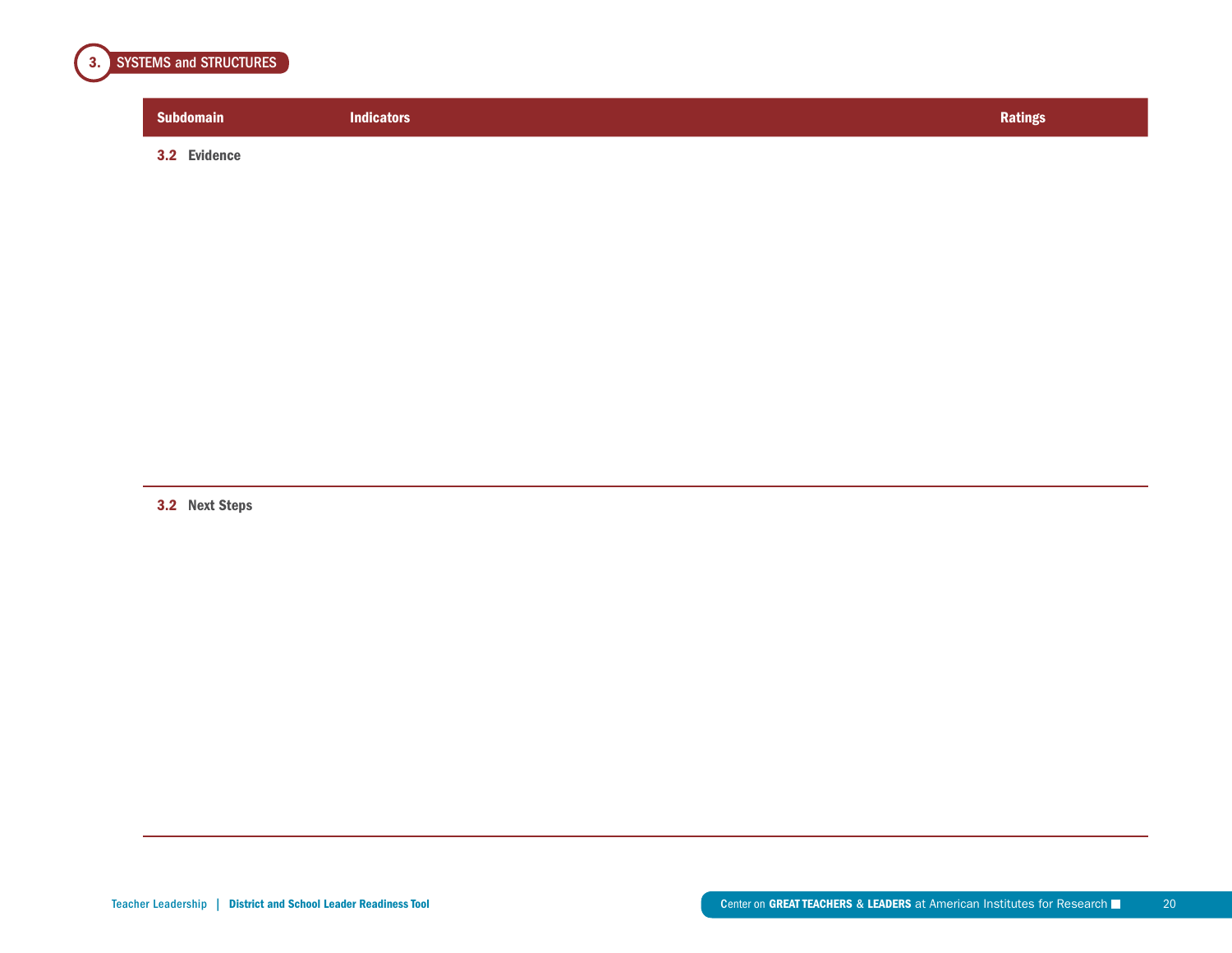### <span id="page-21-0"></span>**3.** SYSTEMS and STRUCTURES

|       | <b>Subdomain</b>                    | <b>Indicators</b>                                                                                                                                                                                                                                                                                                                                                                         | <b>Ratings</b>                                                                                         |
|-------|-------------------------------------|-------------------------------------------------------------------------------------------------------------------------------------------------------------------------------------------------------------------------------------------------------------------------------------------------------------------------------------------------------------------------------------------|--------------------------------------------------------------------------------------------------------|
| (3.3) | <b>Recruitment</b><br>and Selection | <b>District-Level Indicators</b>                                                                                                                                                                                                                                                                                                                                                          |                                                                                                        |
|       |                                     | 3.3.1: District leaders have developed effective strategies to recruit and select teacher leaders.<br>District leaders may demonstrate or support this by<br>• Developing hiring tools for teacher leader roles (New Leaders, 2015).<br>• Using the results of a fair, accurate, and reliable evaluation and support system to identify effective<br>teacher leaders (New Leaders, 2015). | $\bigcirc$ Not Evident<br>$\bigcirc$ Developing<br>$\bigcirc$ Partially in Place<br>◯ Already in Place |
|       |                                     | <b>School-Level Indicators</b><br>3.3.2: School leaders identify and foster teacher leadership talent (Danielson, n.d.).                                                                                                                                                                                                                                                                  | $\bigcirc$ Not Evident                                                                                 |
|       |                                     | School leaders may demonstrate or support this by                                                                                                                                                                                                                                                                                                                                         | $\bigcirc$ Developing                                                                                  |
|       |                                     | • Understanding the characteristics predictive of teacher leader effectiveness and screening for such<br>characteristics (New Leaders, 2015).                                                                                                                                                                                                                                             | $\bigcirc$ Partially in Place<br>$\bigcirc$ Already in Place                                           |
|       |                                     | • Understanding school leader competencies and responsibilities and determining what responsibilities<br>can be distributed to teacher leaders.                                                                                                                                                                                                                                           |                                                                                                        |
|       |                                     | 3.3.3: School leaders fill teacher leader roles using a fair and transparent selection process (Aspen<br>Institute, 2014; Battelle for Kids, 2015).                                                                                                                                                                                                                                       | $\bigcirc$ Not Evident<br>$\bigcirc$ Developing                                                        |
|       |                                     | School leaders may demonstrate or support this by communicating recruitment and selecting processes<br>and tools to teachers and involving teachers on teacher leader hiring committees.                                                                                                                                                                                                  | $\bigcirc$ Partially in Place<br>$\bigcirc$ Already in Place                                           |
|       |                                     | 3.3.4: School leaders select teacher leaders strategically and thoughtfully to maximize their impact<br>(Battelle for Kids, 2015).                                                                                                                                                                                                                                                        | $\bigcirc$ Not Evident<br>$\bigcirc$ Developing                                                        |
|       |                                     | School leaders may demonstrate or support this by                                                                                                                                                                                                                                                                                                                                         | $\bigcirc$ Partially in Place                                                                          |
|       |                                     | • Leveraging strong talent management skills and authority to hire and promote their staff (New Leaders, 2015).<br>• Creating teacher leadership positions tailored to meet school needs (New Leaders, 2015).<br>• Hiring teacher leaders with the knowledge and skills to meet school improvement needs.                                                                                 | $O$ Already in Place                                                                                   |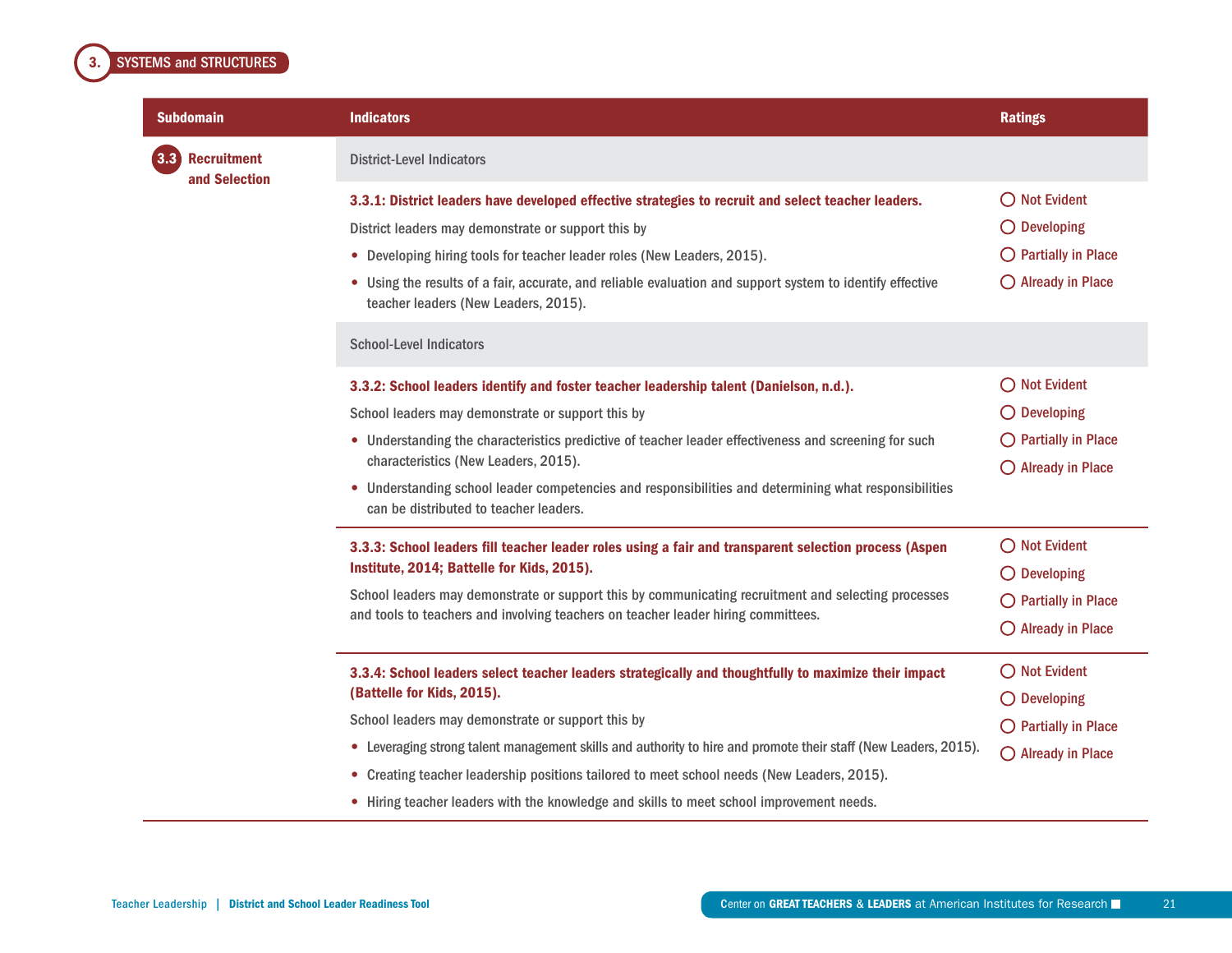

| <b>Subdomain</b> | <b>Indicators</b> | Ratings |
|------------------|-------------------|---------|
| 3.3 Evidence     |                   |         |

3.3 Next Steps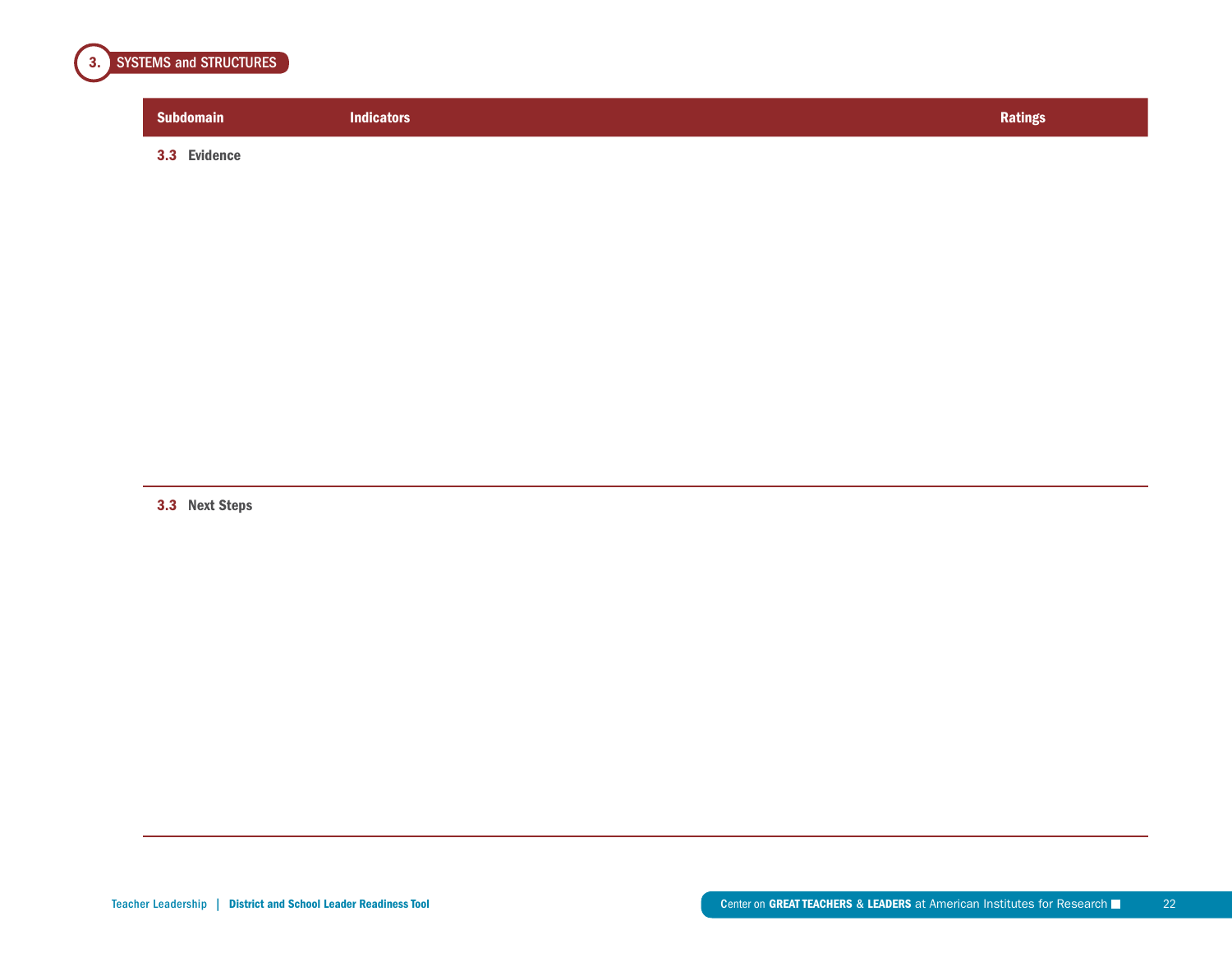<span id="page-23-0"></span>

| <b>Subdomain</b>                                     | <b>Indicators</b>                                                                                                                                                                                                                                                                                                                                                                                                                                                 | <b>Ratings</b>                                                                                                  |
|------------------------------------------------------|-------------------------------------------------------------------------------------------------------------------------------------------------------------------------------------------------------------------------------------------------------------------------------------------------------------------------------------------------------------------------------------------------------------------------------------------------------------------|-----------------------------------------------------------------------------------------------------------------|
| 3.4<br><b>Recognition and</b><br><b>Compensation</b> | <b>District-Level Indicators</b>                                                                                                                                                                                                                                                                                                                                                                                                                                  |                                                                                                                 |
|                                                      | 3.4.1: District leaders ensure that teacher leaders are compensated for additional workload (salary<br>or stipend; CSTP, 2010).<br>District leaders may demonstrate or support this by providing more competitive financial incentives<br>(e.g., salary increases or stipends) to teachers ready to lead for taking positions in high-need schools or<br>to teachers who take on additional leadership responsibilities in high-need schools (New Leaders, 2015). | $\bigcirc$ Not Evident<br>$\bigcirc$ Developing<br>$\bigcirc$ Partially in Place<br>$\bigcirc$ Already in Place |
|                                                      | <b>School-Level Indicators</b>                                                                                                                                                                                                                                                                                                                                                                                                                                    |                                                                                                                 |
|                                                      | 3.4.2: School leaders recognize and give credit to teacher leaders for their leadership successes<br>while ensuring that they share responsibility with teacher leaders for problematic or difficult situations<br>or outcomes (Katzenmeyer & Moller, 2009; Landers, 2013; Yukon Education, 2013).                                                                                                                                                                | $\bigcirc$ Not Evident<br>$\bigcirc$ Developing                                                                 |
|                                                      | School leaders may demonstrate or support this by                                                                                                                                                                                                                                                                                                                                                                                                                 | $\bigcirc$ Partially in Place<br>$\bigcirc$ Already in Place                                                    |
|                                                      | • Recognizing and involving teacher leaders in schoolwide meetings and convocations.                                                                                                                                                                                                                                                                                                                                                                              |                                                                                                                 |
|                                                      | • Recognizing and acting when teacher leaders need support to engage in difficult conversations<br>with other teachers.                                                                                                                                                                                                                                                                                                                                           |                                                                                                                 |
|                                                      | • Providing competitive financial incentives for teachers to take on leadership responsibilities<br>(New Leaders, 2015).                                                                                                                                                                                                                                                                                                                                          |                                                                                                                 |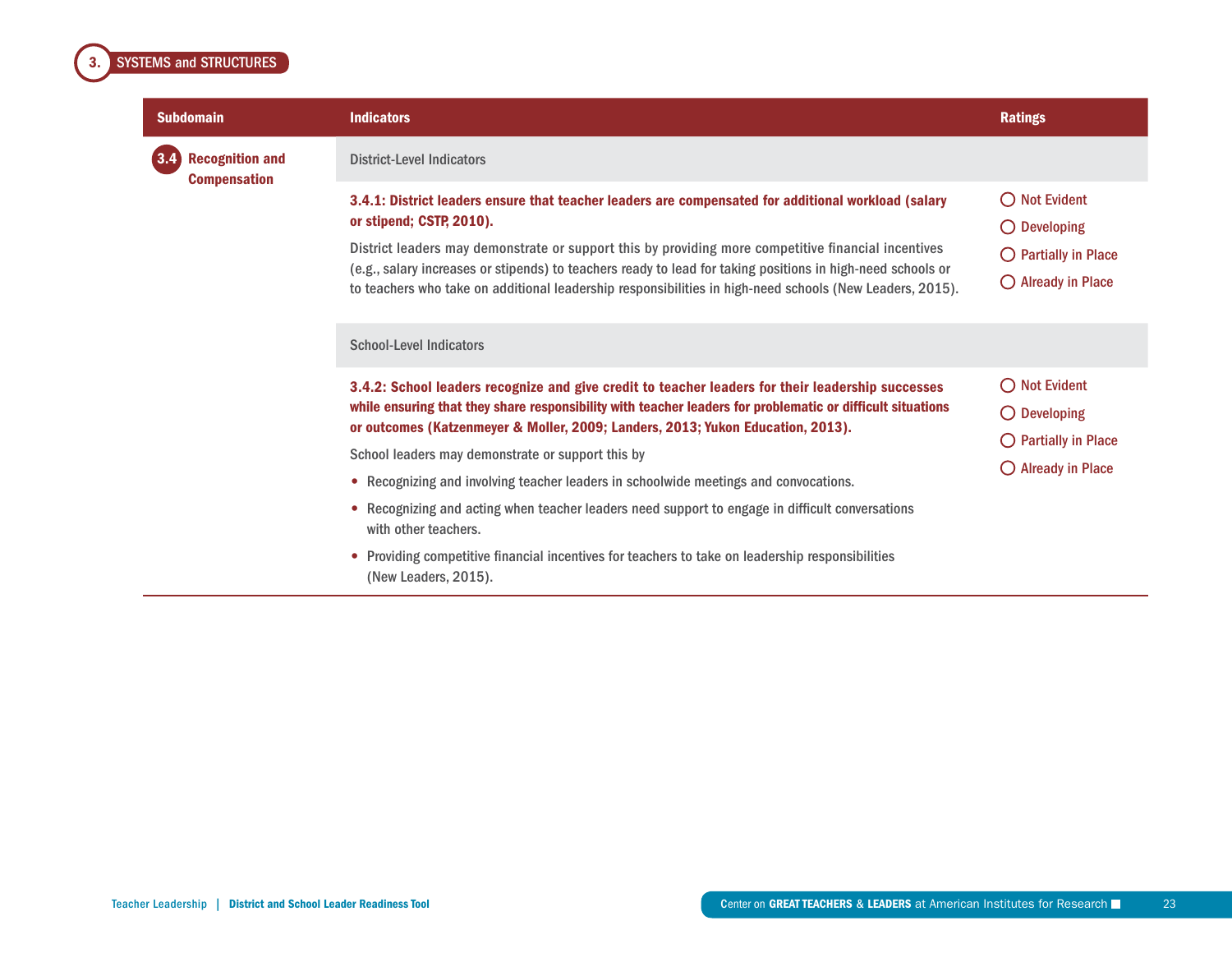

| <b>Subdomain</b> | <b>Indicators</b> | <b>Ratings</b> |
|------------------|-------------------|----------------|
| 3.4 Evidence     |                   |                |

3.4 Next Steps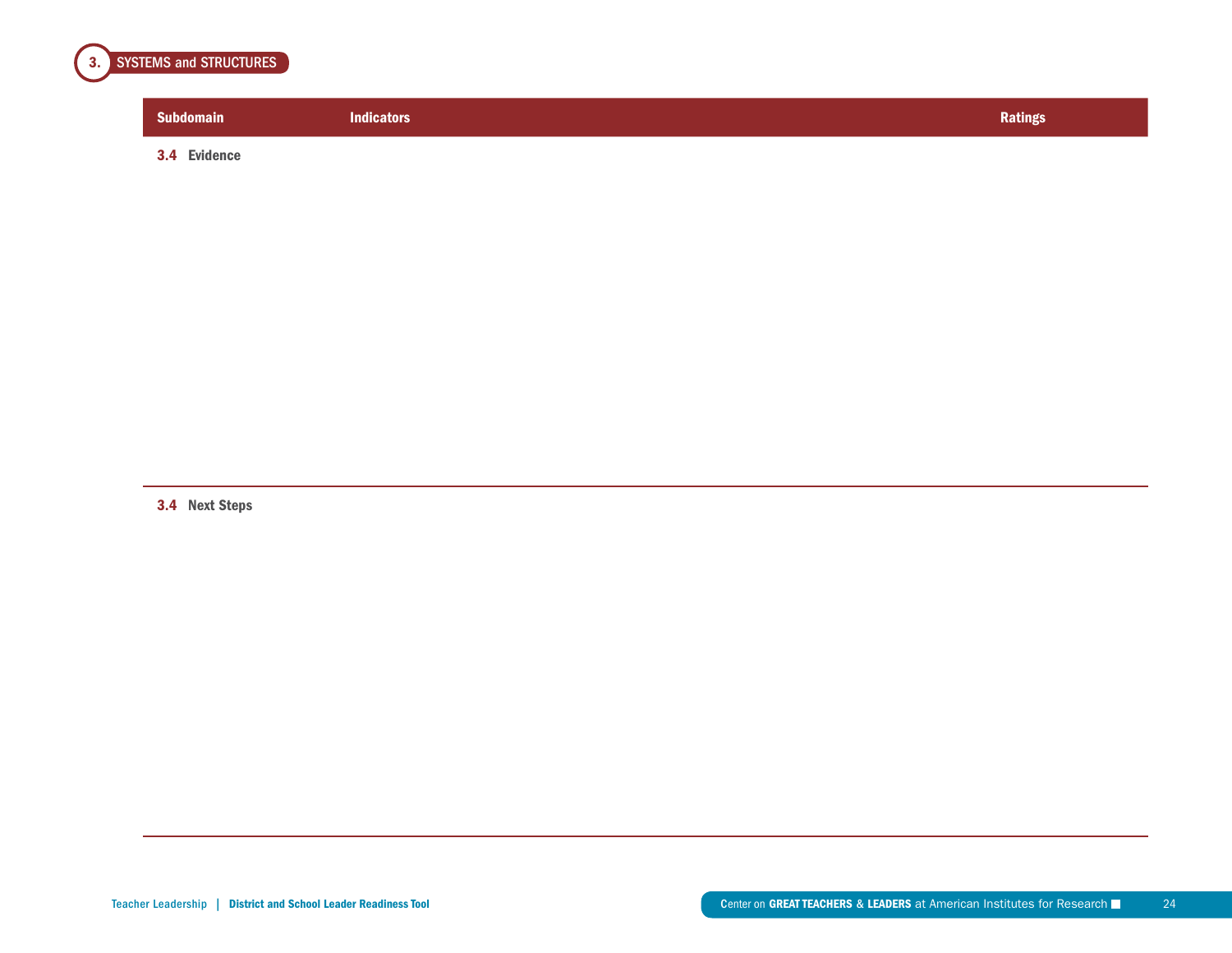<span id="page-25-0"></span>

| <b>Subdomain</b> | <b>Indicators</b>                                                                                                                                                                                      | <b>Ratings</b>                                  |
|------------------|--------------------------------------------------------------------------------------------------------------------------------------------------------------------------------------------------------|-------------------------------------------------|
| $3.5$ Time       | <b>District-Level Indicators</b>                                                                                                                                                                       |                                                 |
|                  | 3.5.1: District leaders ensure that teacher leaders receive adequate time to fulfill additional workloads<br>(CSTP, 2010).                                                                             | ◯ Not Evident<br>$\bigcirc$ Developing          |
|                  | District leaders may demonstrate or support this by                                                                                                                                                    | $\bigcirc$ Partially in Place                   |
|                  | • Providing funds for school leaders to adequately provide release time for teacher leaders to fulfill<br>their responsibilities.                                                                      | $\bigcirc$ Already in Place                     |
|                  | • Giving school leaders authority to create school schedules that provide teachers with time to collaborate<br>and lead, including release time to execute their responsibilities (New Leaders, 2015). |                                                 |
|                  | <b>School-Level Indicators</b>                                                                                                                                                                         |                                                 |
|                  | 3.5.2: School leaders provide and protect time for teacher leaders to engage in their roles (Angelle,<br>2007; BTLC Program, 2013).                                                                    | $\bigcirc$ Not Evident<br>$\bigcirc$ Developing |
|                  | School leaders may demonstrate or support this by                                                                                                                                                      | $\bigcirc$ Partially in Place                   |
|                  | • Creating school schedules that provide teachers with time to collaborate and lead, including release<br>time to execute their responsibilities (New Leaders, 2015).                                  | $\bigcirc$ Already in Place                     |
|                  | • Managing teacher leader workloads to avoid burnout (GLISI, 2015).                                                                                                                                    |                                                 |
|                  | • Preventing teacher leaders from being pulled away for their leadership responsibilities to engage in<br>other unrelated activities (e.g., covering classrooms and administrative duties).            |                                                 |
|                  | • Providing time for productive teacher collaboration and professional learning.                                                                                                                       |                                                 |
|                  | 3.5.3: School leaders provide and protect time for teacher leaders to engage in professional learning<br>and reflection (BTLC Program, 2013).                                                          | $\bigcirc$ Not Evident<br>$\bigcirc$ Developing |
|                  | School leaders may demonstrate or support this by                                                                                                                                                      | $\bigcirc$ Partially in Place                   |
|                  | • Providing time for teachers and teacher leaders to participate in leadership professional learning<br>opportunities.                                                                                 | $\bigcirc$ Already in Place                     |
|                  | • Scheduling regular time for teacher leaders to engage with one another and other school leaders<br>and participate in professional learning opportunities.                                           |                                                 |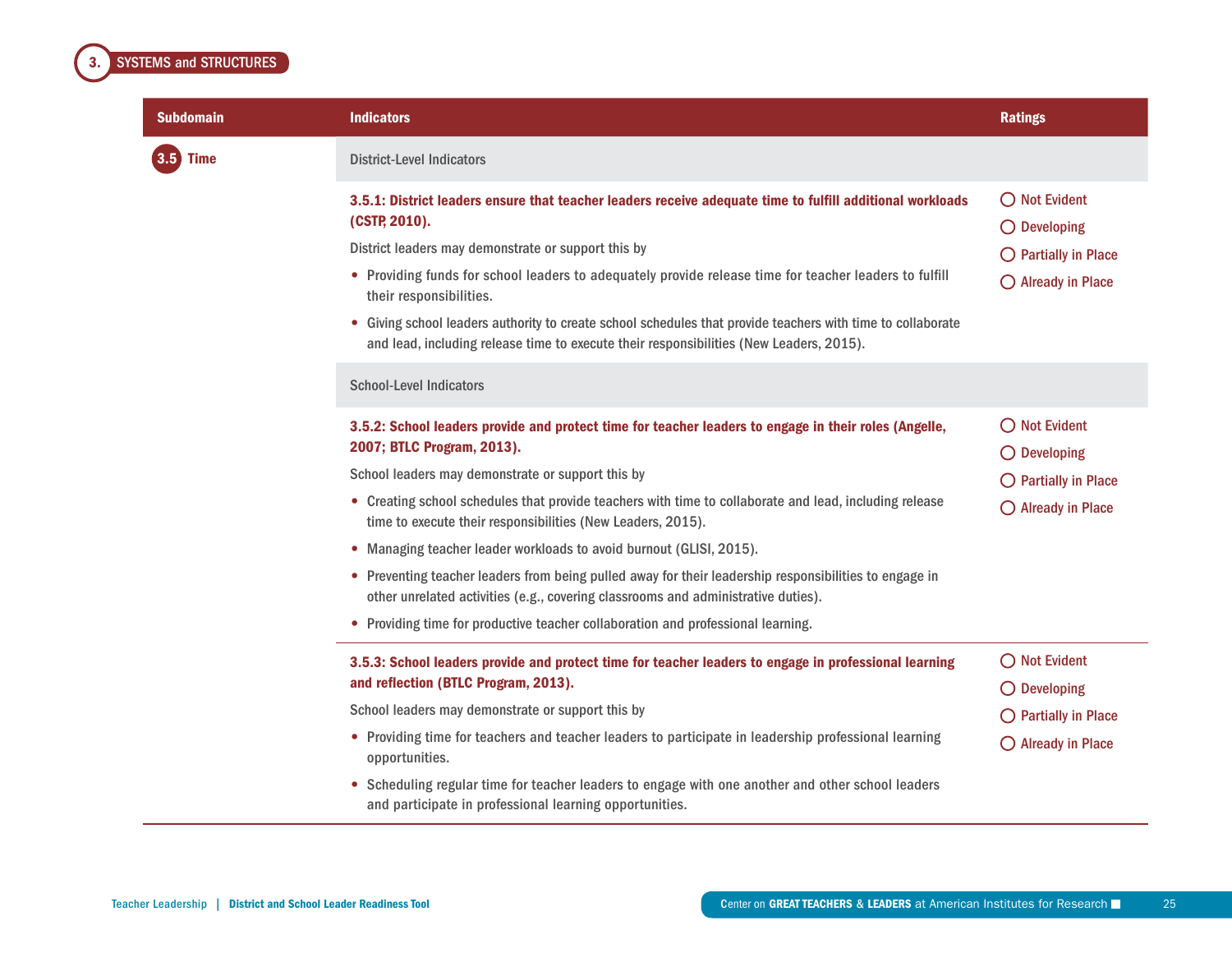

| <b>Subdomain</b> | <b>Indicators</b> | <b>Ratings</b> |
|------------------|-------------------|----------------|
| 3.5 Evidence     |                   |                |

3.5 Next Steps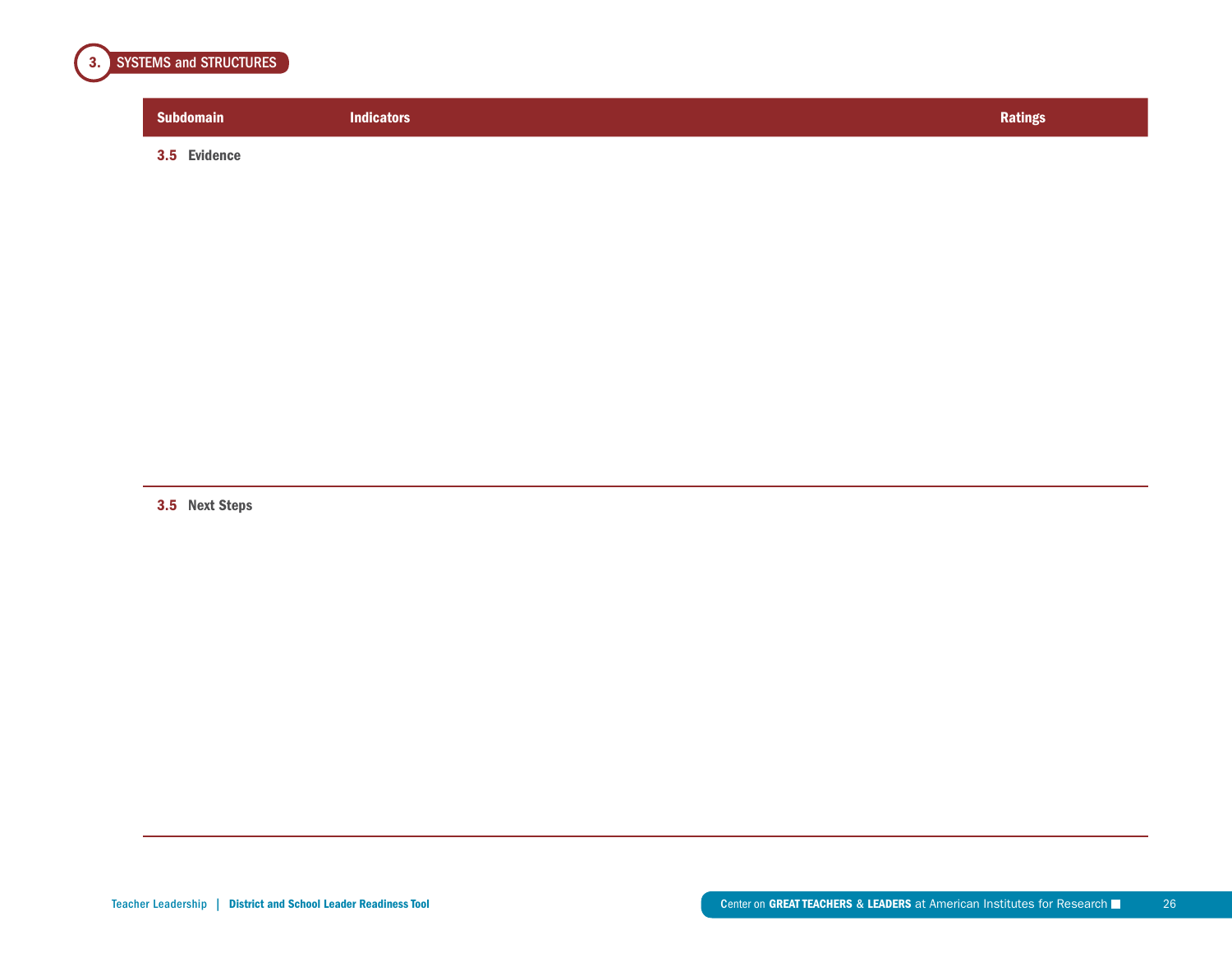## **References**

- Angelle, P. S. (2007). What research says: Teachers as leaders: Collaborative leadership for learning communities. *Middle School Journal, 38*(3), 54–61.
- ASCD. (2015). *Teacher leadership: The what, why, and how of teachers as leaders.* Arlington, VA: Author. Retrieved from [http://www.ascd.org/](http://www.ascd.org/ASCD/pdf/siteASCD/wholechild/fall2014wcsreport.pdf) [ASCD/pdf/siteASCD/wholechild/fall2014wcsreport.pdf](http://www.ascd.org/ASCD/pdf/siteASCD/wholechild/fall2014wcsreport.pdf)
- Aspen Institute. (2014). *Leading from the front of the classroom: A roadmap to teacher leadership that works.* Washington, DC: Author. Retrieved from [http://www.aspendrl.org/portal/browse/DocumentDetail?](http://www.aspendrl.org/portal/browse/DocumentDetail?documentId=2402&download) [documentId=2402&download](http://www.aspendrl.org/portal/browse/DocumentDetail?documentId=2402&download)
- Battelle for Kids. (2015). *Literature review and best practices on teacher leadership.* Columbus, OH: Author. Retrieved from [https://www.](https://www.eagleschools.net/sites/default/files/website/PDF/9-03-ECS_Teacher_Leadership_Lit_Review-1.pdf) [eagleschools.net/sites/default/files/website/PDF/9-03-ECS\\_Teacher\\_](https://www.eagleschools.net/sites/default/files/website/PDF/9-03-ECS_Teacher_Leadership_Lit_Review-1.pdf) [Leadership\\_Lit\\_Review-1.pdf](https://www.eagleschools.net/sites/default/files/website/PDF/9-03-ECS_Teacher_Leadership_Lit_Review-1.pdf)
- Boston Teacher Leadership Certificate Program. (2013). *Supporting core teacher leadership skills: Principal moves.* Newton, MA: Teachers21: Teachers as Leaders, Leaders as Learners. Retrieved from [http://](http://www.teachers21.org/images/BTLC/BTLC-Core-Skills-and-Principal-Moves_Nov2013.pdf) [www.teachers21.org/images/BTLC/BTLC-Core-Skills-and-Principal-](http://www.teachers21.org/images/BTLC/BTLC-Core-Skills-and-Principal-Moves_Nov2013.pdf)[Moves\\_Nov2013.pdf](http://www.teachers21.org/images/BTLC/BTLC-Core-Skills-and-Principal-Moves_Nov2013.pdf)
- Caine, G., & Caine, R. N. (2000). The learning community as a foundation for developing teacher leaders. *NASSP Bulletin, 84*(616), 7–14.
- Center for Strengthening the Teaching Profession. (2009). *Teacher Leadership Skills Framework.* Olympia, WA: Author. Retrieved from [http://cstp-wa.org/cstp2013/wp-content/uploads/2013/11/CSTP\\_](http://cstp-wa.org/cstp2013/wp-content/uploads/2013/11/CSTP_teacher_leadership_skills_framework.pdf) [teacher\\_leadership\\_skills\\_framework.pdf](http://cstp-wa.org/cstp2013/wp-content/uploads/2013/11/CSTP_teacher_leadership_skills_framework.pdf)
- Danielson, C. (n.d.). *Capacity-building with teacher leadership.* Princeton, NJ: Danielson Group. Retrieved from [http://www.gtlcenter.org/sites/](http://www.gtlcenter.org/sites/default/files/docs/TeacherLeadershipBuildingCapacity_CharlotteDanielson.pdf) [default/files/docs/TeacherLeadershipBuildingCapacity\\_Charlotte](http://www.gtlcenter.org/sites/default/files/docs/TeacherLeadershipBuildingCapacity_CharlotteDanielson.pdf) [Danielson.pdf](http://www.gtlcenter.org/sites/default/files/docs/TeacherLeadershipBuildingCapacity_CharlotteDanielson.pdf)
- Georgia Leadership Institute for School Improvement. (2015). *Cultivating teacher leadership: Where do principals begin?* Duluth, GA: Author. Retrieved from [http://glisi.org/resources/cultivating-teacher](http://glisi.org/resources/cultivating-teacher-leadership-glisi-research-brief/)[leadership-glisi-research-brief/](http://glisi.org/resources/cultivating-teacher-leadership-glisi-research-brief/)
- Greenlee, B. J. (2007). Building teacher leadership capacity through educational leadership programs. *Journal of Research for Educational Leaders, 4*(1), 44–74.
- Heineke, S., & Poinick, B. (2013). Pave the way for coaches. *Journal of Staff Development, 34*(3), 48–51.
- Katzenmeyer, M., & Moller, G. (2009). *Awakening the sleeping giant: Helping teachers develop as leaders* (3rd ed.). Thousand Oaks, CA: Corwin Press.
- Landers, M. (2013). *Assessing the potential for teacher leadership within alternative education.* Unpublished master's thesis, California State University San Marcos.
- Moller, G., Childs-Bowen, D., & Scrivner, J. (2001). *Teachers of the year speak out: Tapping into teacher leadership.* Greensboro, NC: SouthEastern Regional Vision for Education.
- New Leaders, (2015). *Untapped: Transforming teacher leadership to help students succeed.* Retrieved from [http://newleaders.org/wp-content/](http://newleaders.org/wp-content/uploads/2016/09/NewLeaders_Untapped.pdf) [uploads/2016/09/NewLeaders\\_Untapped.pdf](http://newleaders.org/wp-content/uploads/2016/09/NewLeaders_Untapped.pdf)
- Phelps, P. H. (2008). Helping teachers become leaders. *The Clearing House: A Journal of Educational Strategies, Issues, and Ideas, 81*(3), 119–122.
- York-Barr, J., & Duke, K. (2004). What do we know about teacher leadership? Findings from two decades of scholarship. *Review of Educational Research, 74*(3), 255–316.
- Yukon Education. (2013). *An educational leadership framework for Yukon teachers: Success for each learner.* Retrieved from [http://www.](http://www.education.gov.yk.ca/pdf/publications/educational_leadership_framework_for_yukon_teachers.pdf) [education.gov.yk.ca/pdf/publications/educational\\_leadership\\_](http://www.education.gov.yk.ca/pdf/publications/educational_leadership_framework_for_yukon_teachers.pdf) framework for yukon teachers.pdf